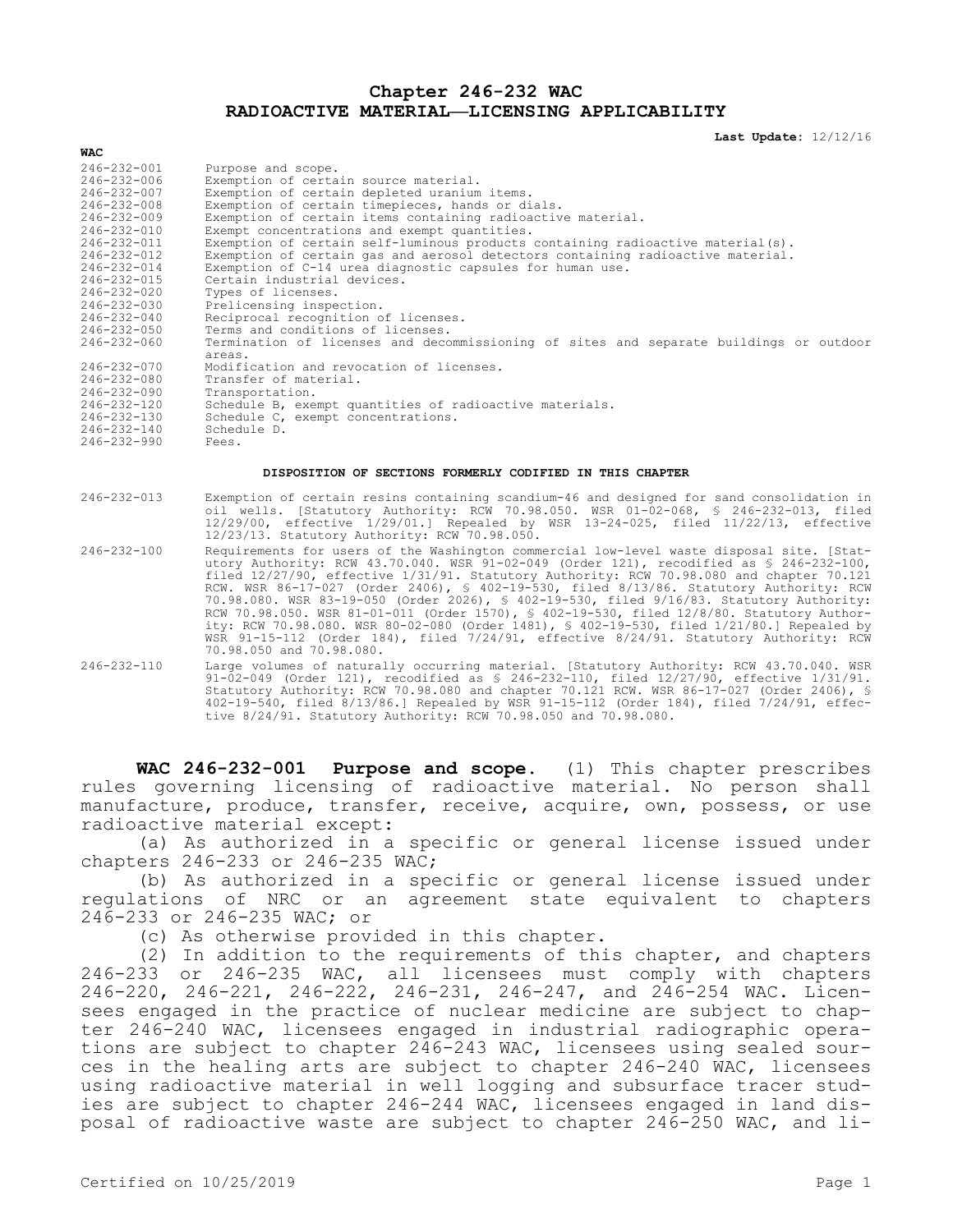censees owning or operating uranium or thorium mills and associated mill tailings are subject to chapter 246-252 WAC.

(3) No person may introduce radioactive material into a product or material, knowing or having reason to believe that it will be transferred to persons exempt under this section or other sections or equivalent regulations of the NRC or an agreement state, except in accordance with a specific license issued by the NRC, Washington, D.C. 20555.

[Statutory Authority: RCW 70.98.050. WSR 13-24-025, § 246-232-001, filed 11/22/13, effective 12/23/13; WSR 06-05-019, § 246-232-001, filed 2/6/06, effective 3/9/06; WSR 99-15-105, § 246-232-001, filed 7/21/99, effective 8/21/99. Statutory Authority: RCW 70.98.050 and 70.98.080. WSR 91-15-112 (Order 184), § 246-232-001, filed 7/24/91, effective 8/24/91. Statutory Authority: RCW 43.70.040. WSR 91-02-049 (Order 121), recodified as  $\frac{1}{5}$  246-232-001, filed 12/27/90, effective 1/31/91. Statutory Authority: RCW 70.98.080. WSR 83-19-050 (Order 1/31/91. Statutory Authority: RCW 70.98.080. WSR 83-19-050 2026), § 402-19-010, filed 9/16/83; WSR 79-12-073 (Order 1459), § 402-19-010, filed 11/30/79, effective 1/1/80. Formerly chapter 402-20 WAC.]

**WAC 246-232-006 Exemption of certain source material.** (1) A person is exempt from the requirements for a license and from this chapter and chapters 246-233 and 246-235 WAC to the extent that the person receives, possesses, uses, transfers, or delivers, source material in any chemical mixture, compound, solution or alloy in which the source material is by weight less than 1/20 of one percent (0.05 percent) of the mixture, compound, solution, or alloy.

(2) A person is exempt from the requirements for a license and from this chapter and chapters 246-233 and 246-235 WAC to the extent that the person receives, possesses, uses or transfers unrefined and unprocessed ore containing source material, provided such person shall not refine or process such ore unless authorized to do so in a specific license.

(3) A person is exempt from the requirements for a license and from this chapter and chapters 246-221, 246-246, 246-222, 246-233, and 246-235 WAC to the extent that the person receives, possesses, uses or transfers:

(a) Any quantities of thorium contained in:

(i) Incandescent gas mantles;

(ii) Vacuum tubes;

(iii) Welding rods;

(iv) Electric lamps for illuminating purposes if each lamp contains fifty milligrams or less of thorium;

(v) Germicidal lamps, sunlamps and lamps for outdoor or industrial lighting if each lamp contains two grams or less of thorium;

(vi) Rare earth metals and compounds, mixtures, and products containing 0.25 percent or less by weight thorium, uranium, or any combination of these; or

(vii) Personnel neutron dosimeters if each dosimeter contains 1.85 gigabecquerels (50 milligrams) or less of thorium.

(b) Source material contained in the following products:

(i) Glazed ceramic tableware manufactured before August 27, 2013, if the glaze contains twenty percent or less by weight source material;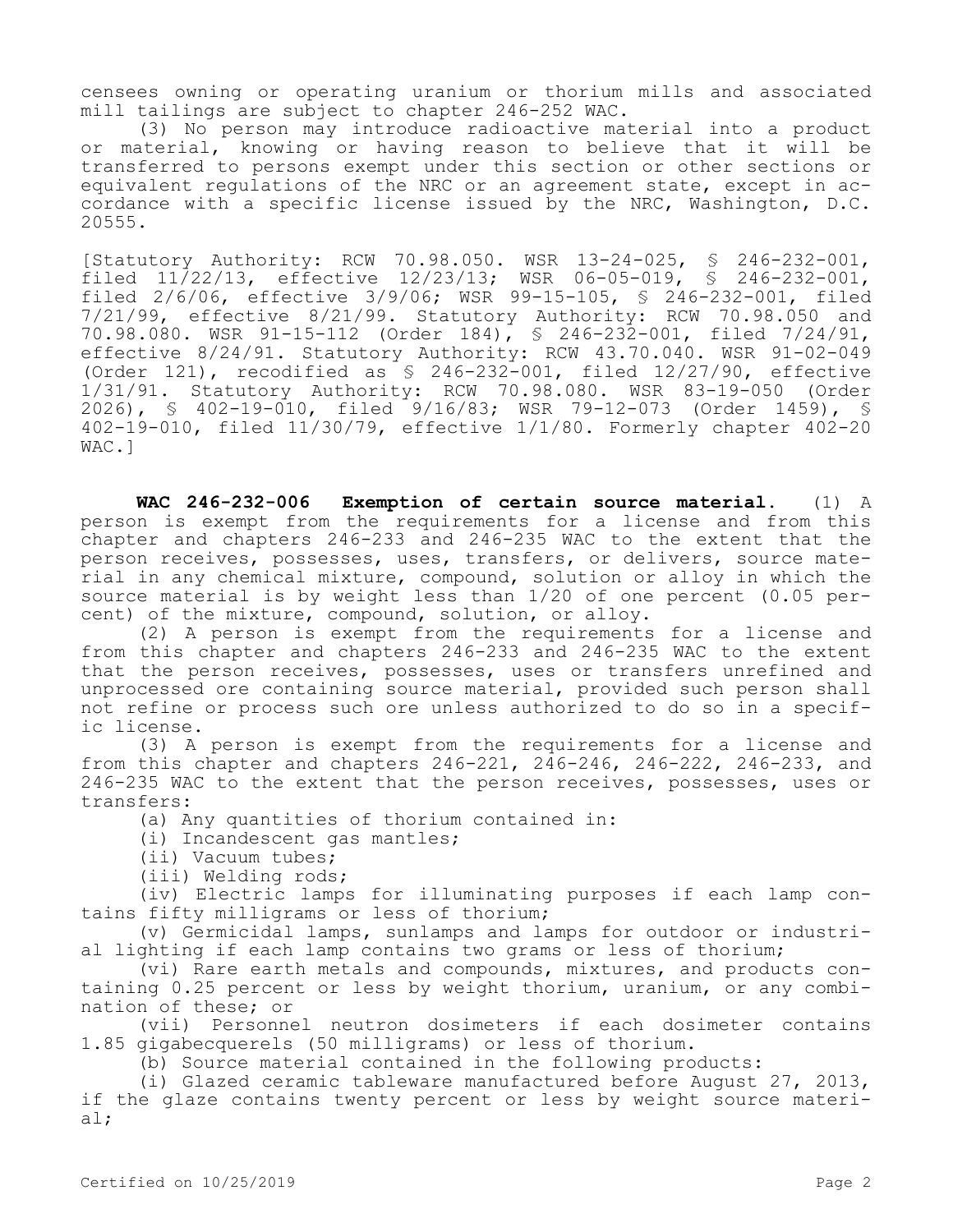(ii) Piezoelectric ceramic containing two percent or less by weight source material; and

(iii) Glassware containing not more than two percent by weight source material or, for glassware manufactured before August 27, 2013, ten percent by weight source material; but not including commercially manufactured glass brick, pane glass, ceramic tile, or other glass or ceramic used in construction.

(c) Photographic film, negatives and prints containing uranium or thorium;

(d) Any finished product or part fabricated of, or containing, tungsten-thorium or magnesium-thorium alloys if the thorium content of the alloy is four percent or less by weight. The exemption contained in this subparagraph shall not be deemed to authorize the chemical, physical or metallurgical treatment or processing of any such product or part;

(e) Thorium or uranium contained in or on finished optical lenses and mirrors, provided that each lens or mirror does not contain more than ten percent by weight of thorium or uranium or, for lenses manufactured before August 27, 2013, thirty percent by weight of thorium. The exemption contained in this subparagraph shall not be deemed to authorize either:

(i) The shaping, grinding or polishing of such lens or mirror or manufacturing processes other than the assembly of such lens or mirror into optical systems and devices without alteration of the lens or mirror; or

(ii) The receipt, possession, use or transfer of thorium or uranium contained in contact lenses, or in spectacles, or in eyepieces in binoculars or other optical instruments.

(f) Uranium contained in detector heads for use in fire detection units if each detector head contains 185 becquerels (0.005 microcuries) or less of uranium; or

(g) Thorium contained in any finished aircraft engine part containing nickel-thoria alloy if:

(i) The thorium is dispersed in the nickel-thoria alloy in the form of finely divided thoria (thorium dioxide); and

(ii) The thorium content in the nickel-thoria alloy is four percent or less by weight.

(4) The exemptions in subsection (3) of this section do not authorize the manufacture of any of the products described.

(5) No person may initially transfer for sale or distribution a product containing source material to persons exempt under this section, or equivalent regulations of an agreement state or the NRC, unless authorized by a license issued under 10 C.F.R. 40.52 to initially transfer such products for sale or distribution.

(a) Persons initially distributing source material in products covered by the exemptions in this section before August 27, 2013, without specific authorization may continue such distribution for one year beyond this date. Initial distribution may also be continued until NRC takes final action on a pending application for license or license amendment to specifically authorize distribution submitted no later than one year beyond this date.

(b) Persons authorized by an agreement state to manufacture, process, or produce these materials or products containing source material, and persons who import finished products or parts for sale or distribution must be authorized by a license issued under 10 C.F.R. 40.52 for distribution only and are exempt from the requirements of chapters 246-221 and 246-222 WAC, and WAC 246-235-020 (1) and (2).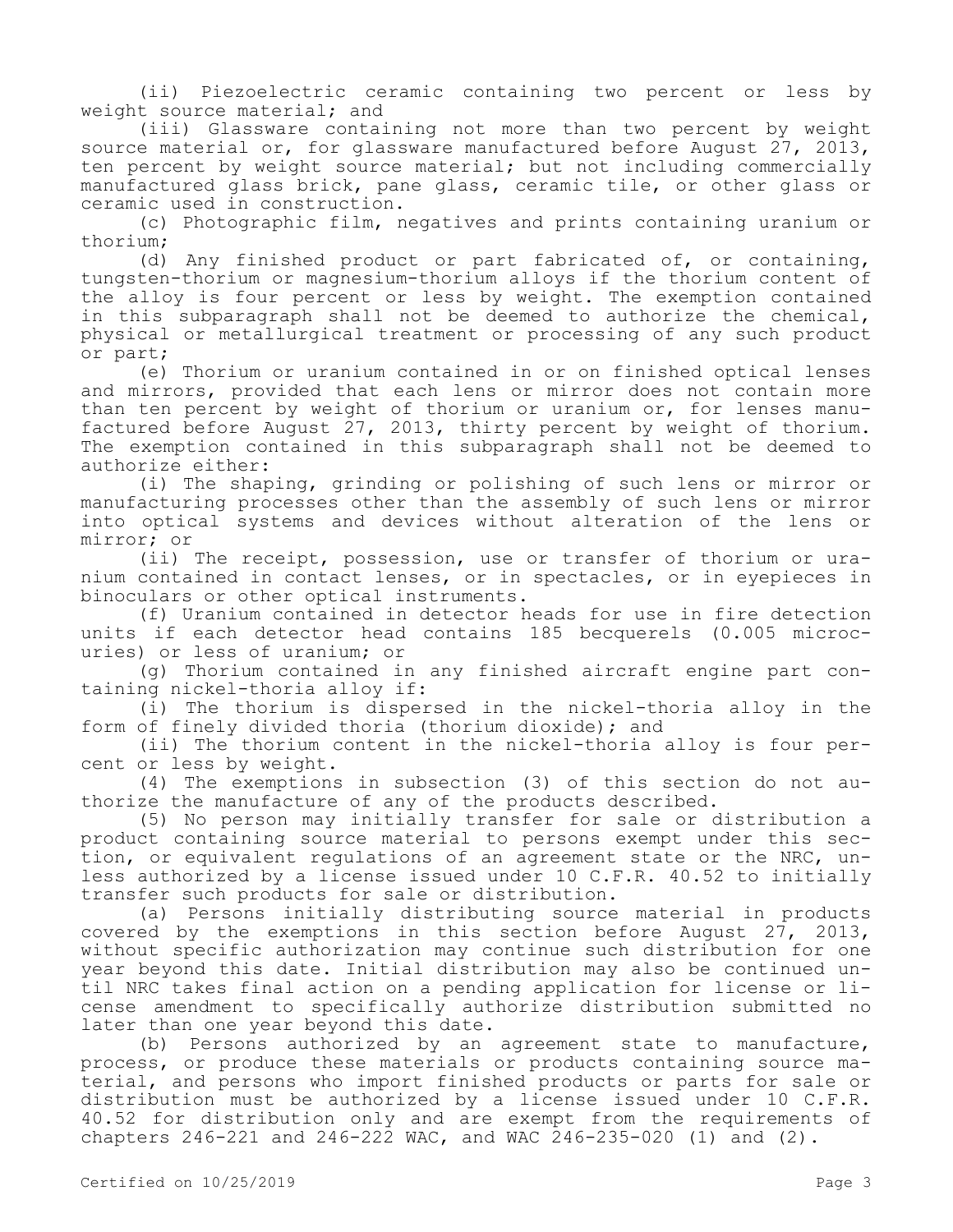[Statutory Authority: RCW 70.98.050 and 70.98.110. WSR 17-01-034, \$<br>246-232-006, filed 12/12/16, effective 1/12/17; WSR 16-13-054, \$ filed 12/12/16, effective 1/12/17; WSR 16-13-054, § 246-232-006, filed 6/10/16, effective 7/11/16. Statutory Authority: RCW 70.98.050. WSR 13-24-025, § 246-232-006, filed 11/22/13, effective 12/23/13. Statutory Authority: RCW 70.98.050 and 70.98.080. WSR 09-06-003, § 246-232-006, filed 2/18/09, effective 3/21/09. Statutory<br>Authority: RCW 70.98.050. WSR 01-02-068, § 246-232-006, filed Authority: RCW 70.98.050. WSR 01-02-068, § 246-232-006, filed 12/29/00, effective 1/29/01.]

**WAC 246-232-007 Exemption of certain depleted uranium items.**  (1) A person is exempt from the requirements for a license and from this chapter and chapters 246-233 and 246-235 WAC to the extent that the person receives, possesses, uses or transfers:

(a) Depleted uranium contained in counterweights installed in aircraft, rockets, projectiles and missiles, or stored or handled in connection with installation or removal of such counterweights if:

(i) Each counterweight has been impressed with the following legend clearly legible through any plating or other covering: "DEPLETED URANI- $U^M$ <sup> $\uparrow$ </sup>  $\uparrow$  ;

(ii) Each counterweight is durably and legibly labeled or marked with the identification of the manufacturer and the statement: "UNAUTHOR-IZED ALTERATIONS PROHIBITED"\*; and

(iii) The exemption contained in this subparagraph shall not be deemed to authorize the chemical, physical or metallurgical treatment or processing of any such counterweight other than repair or restoration of any plating or other covering.

\*Note: The requirements specified in (1)(a)(i) and (ii) of this subsection need not be met by counterweights manufactured prior to December 31, 1969, provided that such counterweights are impressed with the legend, "CAUTION - RADIOACTIVE MATERIAL - URANIUM," as previously required by the rules and were manufactured under a specific license issued by the Atomic Energy Commission and were impressed with the legend required by WAC 246-232-007 (1)(a)(i) in effect on June 30, 1969.

(b) Natural or depleted uranium used as shielding constituting part of any shipping container which is conspicuously and legibly impressed with the legend "CAUTION - RADIOACTIVE SHIELDING - URANIUM" and the uranium metal is encased in mild steel or in an equally fire resistant metal of a minimum wall thickness of 3.2 millimeters.

(2) The exemptions in this subsection do not authorize the manufacture of any of the products described.

[Statutory Authority: RCW 70.98.050 and 70.98.110. WSR 17-01-034, § 246-232-007, filed 12/12/16, effective 1/12/17; WSR 16-13-054, § 246-232-007, filed 6/10/16, effective 7/11/16. Statutory Authority: RCW 70.98.050. WSR 13-24-025, § 246-232-007, filed 11/22/13, effective 12/23/13; WSR 01-02-068, § 246-232-007, filed 12/29/00, effective 1/29/01.]

**WAC 246-232-008 Exemption of certain timepieces, hands or dials.**  A person is exempt from the requirements for a license and from this chapter and chapters 246-233 and 246-235 WAC to the extent that the person receives, possesses, uses, transfers, owns or acquires, and does not apply radioactive material to, or incorporate radioactive material into, the following timepieces or hands or dials containing not more than the following specified quantities of radioactive material and not exceeding the following specified levels of radiation\*: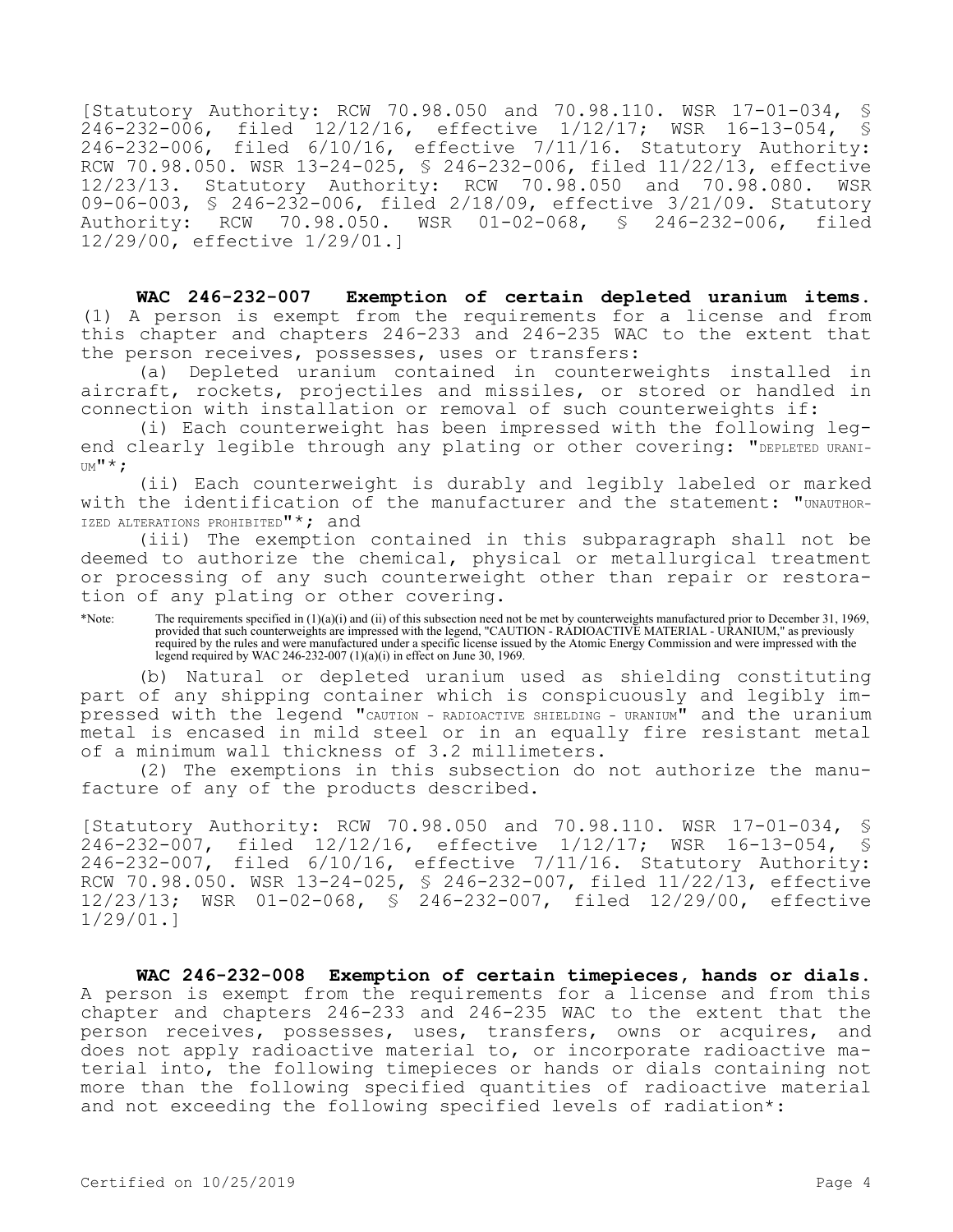\*Note: No person may introduce radioactive material into a product or material, knowing or having reason to believe that it will be transferred to persons exempt under this section or other sections or equivalent regulations of the NRC or an agreement state, except in accordance with a specific license issued by the NRC, Washington, D.C. 20555.

(1)(a) 925 megabecquerels (25 millicuries) of tritium per timepiece;

(b) 185 megabecquerels (5 millicuries) of tritium per hand;

(c) 555 megabecquerels (15 millicuries) of tritium per dial (bezels when used shall be considered as part of the dial);

(d) 3.7 megabecquerels (100 microcuries) of promethium-147 per watch or 7.4 megabecquerels (200 microcuries) of promethium-147 per any other timepiece;

(e) 740 kilobecquerels (20 microcuries) of promethium-147 per watch hand or 1.48 megabecquerels (40 microcuries) of promethium-147 per other timepiece hand;

(f) 2.22 megabecquerels (60 microcuries) of promethium-147 per watch dial or 4.44 megabecquerels (120 microcuries) of promethium-147 per other timepiece dial (bezels when used shall be considered as part of the dial);

(2) The levels of radiation from hands and dials containing promethium-147 will not exceed, when measured through 50 milligrams per square centimeter of absorber:

(a) For wrist watches, 1 microgray (0.1 millirad) per hour at 10 centimeters from any surface;

(b) For pocket watches, 1 microgray (0.1 millirad) per hour at 1 centimeter from any surface;

(c) For any other timepiece, 2 micrograys (0.2 millirad) per hour at 10 centimeters from any surface.

(3) 37 kilobecquerels (1 microcurie) of radium-226 per timepiece in intact timepieces manufactured prior to November 30, 2007.

[Statutory Authority: RCW 70.98.050. WSR 13-24-025, § 246-232-008, filed 11/22/13, effective 12/23/13. Statutory Authority: RCW 70.98.050 and 70.98.080. WSR 09-06-003, § 246-232-008, filed 2/18/09, effective 3/21/09. Statutory Authority: RCW 70.98.050. WSR 01-02-068, § 246-232-008, filed 12/29/00, effective 1/29/01.]

**WAC 246-232-009 Exemption of certain items containing radioactive material.** A person is exempt from the requirements for a license and from this chapter and chapters 246-233 and 246-235 WAC to the extent the person receives, possesses, uses, transfers, owns or acquires, and does not apply radioactive material to, or incorporate radioactive material into, the following products:\*

\*Note: No person may introduce radioactive material into a product or material, knowing or having reason to believe that it will be transferred to persons exempt under this section or other sections or equivalent regulations of the NRC or an agreement state, except in accordance with a specific license issued by the NRC, Washington, D.C. 20555.

(1) Static elimination devices which contain, as a sealed source or sources, by-product material consisting of a total of not more than 18.5 MBq (500 microcuries) of Po-210 per device.

(2)(a) Ion generating tubes designed for ionization of air that contain, as a sealed source or sources, by-product material consisting of a total of not more than 18.5 MBq (500 microcuries) of Po-210 per device or a total of not more than 1.85 GBq (50 millicuries) of hydrogen-3 (tritium) per device.

(b) Such devices authorized before October 23, 2012, for use under the general license then provided in this section and equivalent regulations of an agreement state or the NRC, and manufactured, tested, and labeled by the manufacturer in accordance with the specifica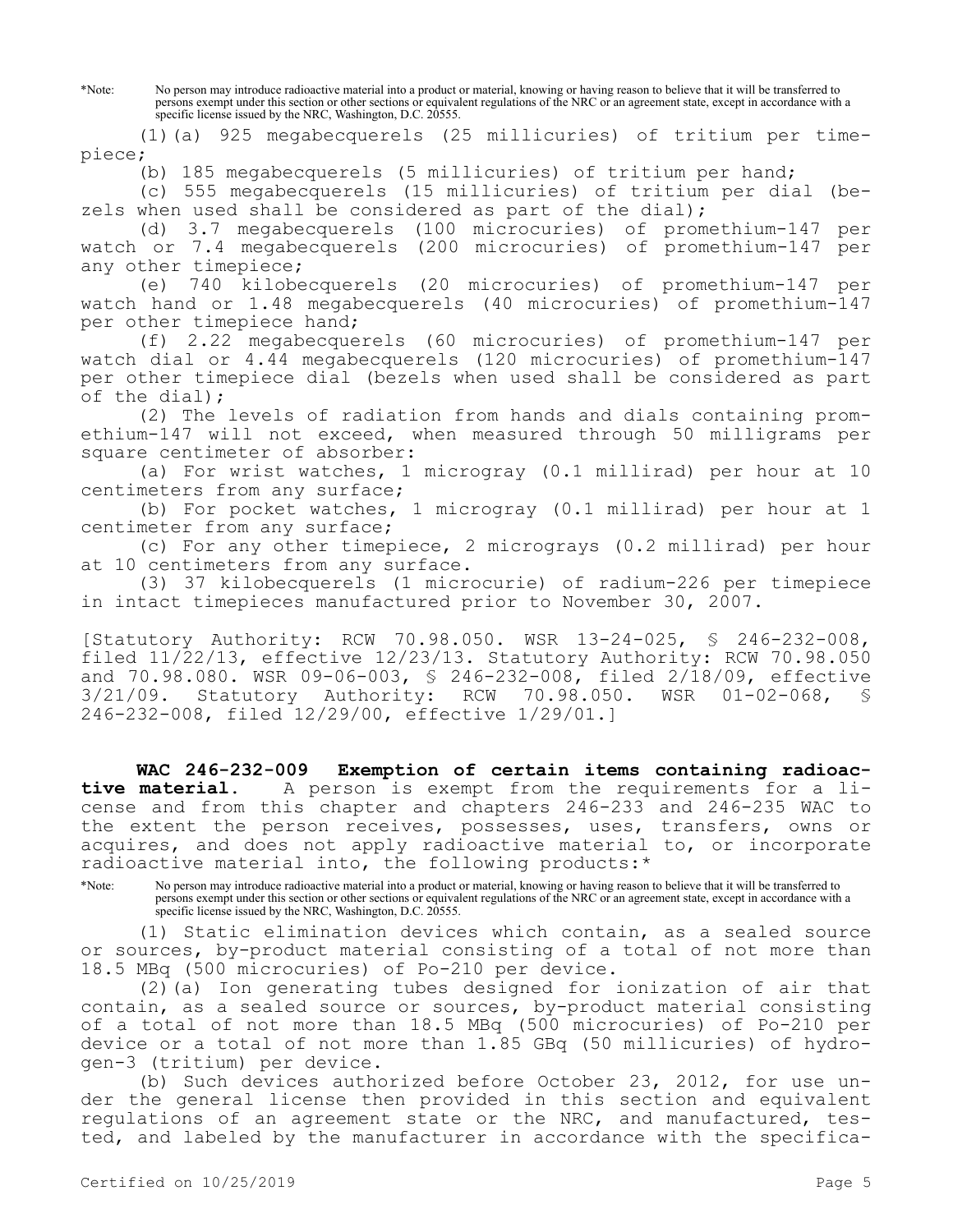tions contained in a specific license issued by the department, an agreement state, or the NRC.

(3) Balances of precision containing not more than 37 megabecquerels (1 millicurie) of tritium per balance or 18.5 megabecquerels (0.5 millicurie) of tritium per balance part manufactured before December 17, 2007.

(4) Marine compasses containing not more than 27.8 gigabecquerels (750 millicuries) of tritium gas and other marine navigational instruments containing not more than 9.25 gigabecquerels (250 millicuries) of tritium gas manufactured before December 17, 2007.

(5) Ionization chamber smoke detectors containing not more than 37 kilobecquerels (1 microcurie) of americium-241 per detector in the form of a foil and designed to protect life and property from fires.

(6) Electron tubes\* provided that each tube contains no more than one of the following specified quantities of radioactive material and the levels of radiation from each electron tube do not exceed 10 micrograys (1 millirad) per hour at 1 centimeter from any surface when measured through 7 milligrams per square centimeter of absorber:

(a) 5.55 gigabecquerels (150 millicuries) of tritium per microwave receiver protector tube or 370 megabecquerels (10 millicuries) of tritium per any other electron tube;

(b) 37 kilobecquerels (1 microcurie) of cobalt-60;

(c) 185 kilobecquerels (5 microcuries) of nickel-63;

(d) 1.11 megabecquerels (30 microcuries) of krypton-85;

(e) 185 kilobecquerels (5 microcuries) of cesium-137;

- (f) 1.11 megabecquerels (30 microcuries) of promethium-147.
- \*Note: For purposes of this subsection, "electron tubes" include spark gap tubes, power tubes, gas tubes including glow lamps, receiving tubes, microwave tubes, indicator tubes, pick-up tubes, radiation detection tubes, and any other completely sealed tube that is designed to conduct or control electrical currents.

(7) Ionizing radiation measuring instruments containing, for purposes of internal calibration or standardization, one or more sources of radioactive material, provided that:

(a) Each source contains not more than one exempt quantity set forth in WAC 246-232-120, Schedule B, exempt quantities of radioactive materials; and

(b) Each instrument contains no more than 10 exempt quantities. For purposes of this subsection, an instrument's source(s) may contain either one type or different types of radionuclides and an individual exempt quantity may be composed of fractional parts of one or more of the exempt quantities in WAC 246-232-120, Schedule B, exempt quantities of radioactive materials, provided that the sum of such fractions must not exceed unity.

(c) For purposes of this subsection, 1.85 kilobecquerels (0.05 microcurie) of americium-241 is considered an exempt quantity.

[Statutory Authority: RCW 70.98.050 and 70.98.110. WSR 17-01-034, § 246-232-009, filed 12/12/16, effective 1/12/17. Statutory Authority: RCW 70.98.050. WSR 13-24-025, § 246-232-009, filed 11/22/13, effective 12/23/13. Statutory Authority: RCW 70.98.050 and 70.98.080. WSR 09-06-003, § 246-232-009, filed 2/18/09, effective 3/21/09. Statutory Authority: RCW 70.98.050. WSR 01-02-068, § 246-232-009, filed 12/29/00, effective 1/29/01.]

**WAC 246-232-010 Exempt concentrations and exempt quantities.**  This section shall not be deemed to authorize the import of radioactive material or products containing radioactive material.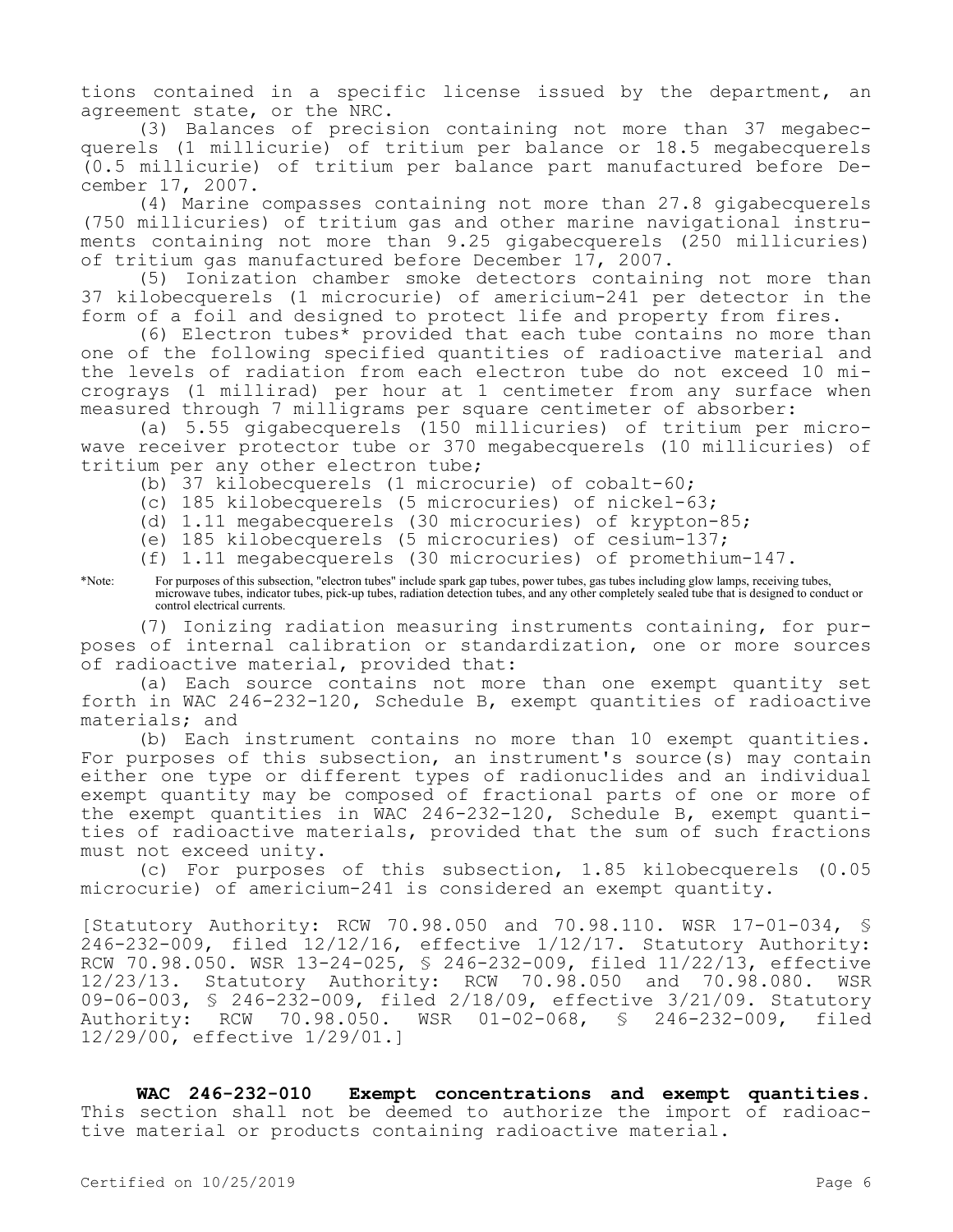(1) Exempt concentrations.

(a) Except as provided in (b) of this subsection, a person is exempt from the requirements for a license and from this chapter and chapters 246-233 and 246-235 WAC to the extent that the person receives, possesses, uses, transfers, owns or acquires, and does not apply radioactive material to, or incorporate radioactive material into, products or materials containing radioactive material in concentrations in excess of those in WAC 246-232-130, Schedule C, exempt concentrations.

(b) No person may introduce radioactive material into a product or material knowing, or having reason to believe, that it will be transferred to persons exempt under this section or equivalent regulations of the NRC or an agreement state, except in accordance with a specific license issued by the NRC, Washington, D.C. 20555.

(c) A manufacturer, processor, or producer of a product or material is exempt from the requirements for a license and from this chapter and chapters 246-233 and 246-235 WAC to the extent that this person transfers radioactive material contained in a product or material in concentrations not in excess of those specified in WAC 246-232-130, Schedule C, and introduced into the product or material by a licensee holding a specific license issued by the NRC expressly authorizing such manufacture or introduction. This exemption does not apply to the transfer of radioactive material contained in any food, beverage, cosmetic, drug, or other commodity or product designed for ingestion or inhalation by, or application to, a human being.

(2) Exempt quantities.

(a)(i) Except as provided in (b) through (d) of this subsection, any person is exempt from the requirements for a license and from this chapter and chapters 246-233 and 246-235 WAC to the extent that such person receives, possesses, uses, transfers, owns, or acquires, and does not apply radioactive material to, or incorporate radioactive material into, radioactive material in individual quantities, each of which does not exceed the applicable quantity set forth in WAC 246-232-120, Schedule B, exempt quantities of radioactive materials.

(ii) Any person who possesses radioactive material received or acquired under the general license is exempt from the requirements for a license set forth in chapters 246-333, 246-235 WAC, and this chapter to the extent that such person uses, transfers, or owns such radioactive material. Such exemption does not apply for Radium-226.

(b) This subsection does not authorize the production, packaging, repackaging, or transfer of radioactive material for the purposes of commercial distribution, or the incorporation of radioactive material into products intended for commercial distribution.

(c) No person may, for purposes of commercial distribution, transfer radioactive material in the individual quantities set forth in WAC 246-232-120, Schedule B, exempt quantities of radioactive materials, knowing or having reason to believe that such quantities of radioactive material will be transferred to persons exempt under this section or equivalent rules of the NRC or an agreement state, except in accordance with a specific license issued by the NRC, Washington, D.C. 20555.

(d) No person may, for purposes of producing an increased radiation level, combine quantities of radioactive material covered by this exemption so that the aggregate quantity exceeds the limits set forth in WAC 246-232-120, Schedule B, exempt quantities of radioactive materials, except for radioactive material combined within a device placed in use before May 3, 1999, or as otherwise permitted by these rules.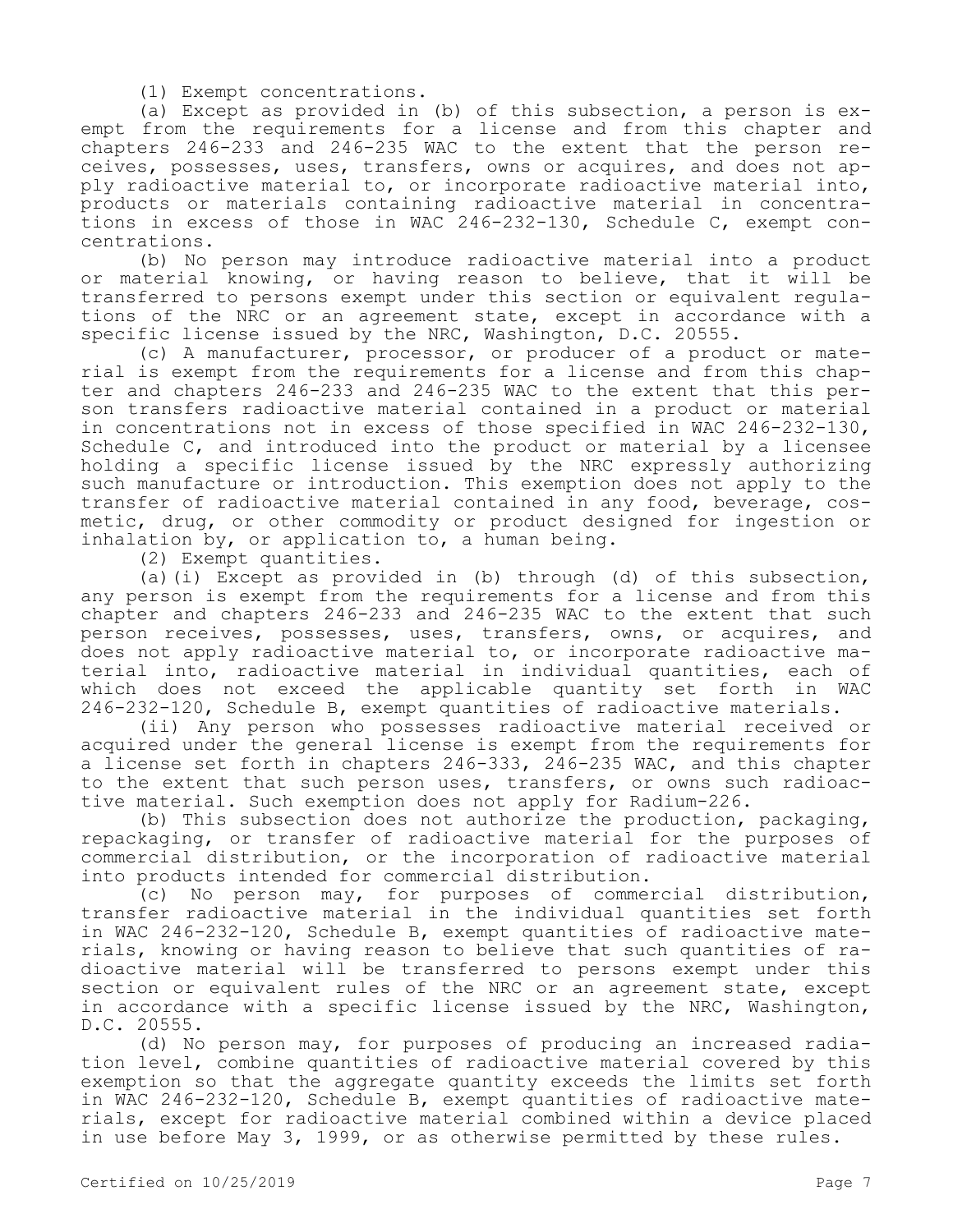[Statutory Authority: RCW 70.98.050. WSR 15-06-015, § 246-232-010, filed 2/23/15, effective 3/26/15; WSR 13-24-025, § 246-232-010, filed 11/22/13, effective 12/23/13; WSR 01-02-068, § 246-232-010, filed 12/29/00, effective 1/29/01; WSR 98-13-037, § 246-232-010, filed 6/8/98, effective 7/9/98. Statutory Authority: RCW 70.98.050 and 70.98.080. WSR 91-15-112 (Order 184), § 246-232-010, filed 7/24/91, effective 8/24/91. Statutory Authority: RCW 43.70.040. WSR 91-02-049 (Order 121), recodified as  $\frac{1}{2}$  246-232-010, filed 12/27/90, effective 1/31/91. Statutory Authority: RCW 70.98.080. WSR 87-01-031 (Order 2450), § 402-19-190, filed 12/11/86; WSR 83-19-050 (Order 2026), § 402-19-190, filed 9/16/83. Statutory Authority: RCW 70.98.050. WSR 81-01-011 (Order 1570), § 402-19-190, filed 12/8/80. Statutory Authority: RCW 70.98.080. WSR 79-12-073 (Order 1459), § 402-19-190, filed 11/30/79, effective 1/1/80. Formerly WAC 402-20-190.]

**WAC 246-232-011 Exemption of certain self-luminous products containing radioactive material(s).** (1) Hydrogen-3 (tritium), krypton-85, or promethium-147.

(a) A person is exempt from the requirements for a license and from this chapter and chapters 246-233 and 246-235 WAC to the extent that the person receives, possesses, uses, transfers, owns or acquires, and does not manufacture, process, produce, apply radioactive material to, incorporate radioactive material into, or initially transfer for sale or distribution, self-luminous products containing hydrogen-3 (tritium), krypton-85, or promethium-147 in self-luminous products manufactured, processed, produced, imported or initially transferred in accordance with a specific license issued by the NRC. The exemption in this subsection does not apply to hydrogen-3, (tritium), krypton-85, or promethium-147 used in products primarily for frivolous purposes or in toys or adornments.

(b) Any person who desires to manufacture, process, produce, or initially transfer for sale or distribution self-luminous products containing tritium (H-3), krypton-85 (Kr-85), or promethium-147 (Pm-147) for use under (a) of this subsection should apply for a license under 10 C.F.R. 32.22 and for a certificate of registration in accordance with WAC 246-235-108.

(2) No person may introduce radioactive material into a product or material knowing, or having reason to believe, that it will be transferred to persons exempt under this section or other sections or equivalent regulations of the NRC or an agreement state, except in accordance with a specific license issued by the NRC, Washington, D.C. 20555.

[Statutory Authority: RCW 70.98.050 and 70.98.110. WSR 17-01-034, § 246-232-011, filed 12/12/16, effective 1/12/17; WSR 16-13-054, § 246-232-011, filed 6/10/16, effective 7/11/16. Statutory Authority: RCW 70.98.050. WSR 13-24-025, § 246-232-011, filed 11/22/13, effective 12/23/13. Statutory Authority: RCW 70.98.050 and 70.98.080. WSR 09-06-003, § 246-232-011, filed 2/18/09, effective 3/21/09. Statutory Authority: RCW 70.98.050. WSR 01-02-068, § 246-232-011, filed 12/29/00, effective 1/29/01.]

**WAC 246-232-012 Exemption of certain gas and aerosol detectors containing radioactive material.** (1)(a) Except for persons who manu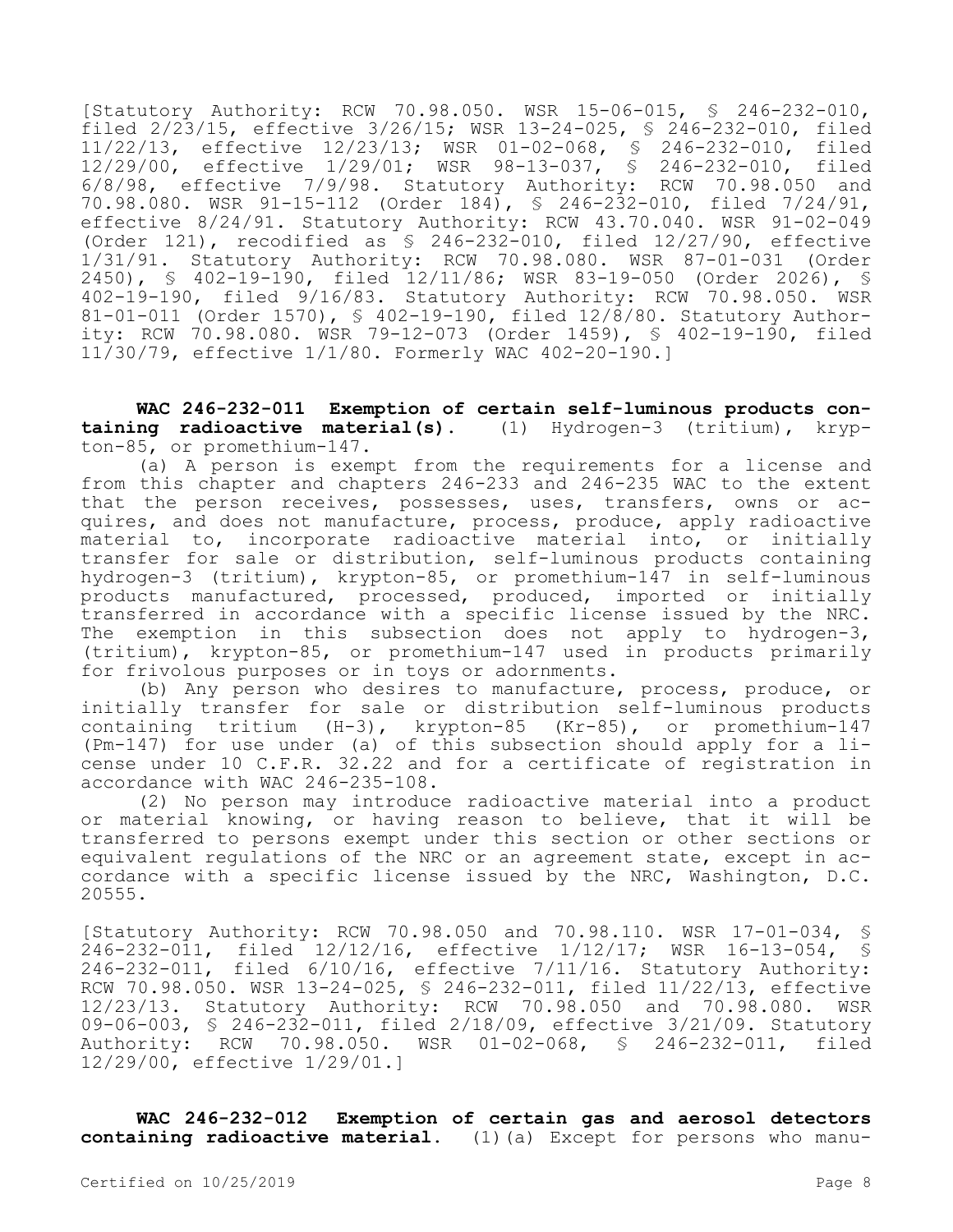facture, process, produce, or initially transfer for sale or distribution gas and aerosol detectors containing radioactive material, any person is exempt from the requirements for a license and from this -<br>chapter and chapters 246-221, 246-222, 246-233, 246-235, 246-240, 246-243, and 246-244 WAC to the extent that the person receives, possesses, uses, transfers, owns or acquires radioactive material in gas and aerosol detectors designed to protect health, safety, or property, and manufactured, processed, produced, or initially transferred in accordance with a specific license issued under 10 C.F.R. 32.26 which authorizes the initial transfer of the product for use under this chapter. This exemption also covers gas and aerosol detectors manufactured or distributed before November 30, 2007, in accordance with a specific license issued by a state under provisions comparable to 10 C.F.R. 32.26 authorizing distribution to persons exempt from regulatory requirements.

(b) Any person who desires to manufacture, process, or produce gas and aerosol detectors containing radioactive material, or to initially transfer such products for use under this subsection should apply for a license under 10 C.F.R. 32.26 and for a certificate of registration in accordance with WAC 246-235-108.

(2) No person may introduce radioactive material into a product or material knowing, or having reason to believe, that it will be transferred to persons exempt under this section or other sections or equivalent regulations of the NRC or an agreement state, except in accordance with a specific license issued by the NRC, Washington, D.C. 20555.

[Statutory Authority: RCW 70.98.050 and 70.98.110. WSR 17-01-034, § 246-232-012, filed 12/12/16, effective 1/12/17; WSR 16-13-054, § 246-232-012, filed 6/10/16, effective 7/11/16. Statutory Authority: RCW 70.98.050. WSR 13-24-025, § 246-232-012, filed 11/22/13, effective 12/23/13; WSR 01-02-068, § 246-232-012, filed 12/29/00, effective 1/29/01.]

**WAC 246-232-014 Exemption of C-14 urea diagnostic capsules for human use.** (1) Except as provided in subsections (2) and (3) of this section, a person is exempt from the requirements for a license and from this chapter and chapters 246-233 and 246-235 WAC if the person receives, possesses, uses, transfers, owns, or acquires, and does not apply radioactive material to, or incorporate radioactive material into, capsules containing 37 kilobecquerels (1 microcurie) of carbon-14 urea (allowing for nominal variation that may occur during the manufacturing process) each, for "in-vivo" diagnostic use for humans.

(2) A person who desires to use the capsules for research involving human subjects must apply for and receive a specific license under chapters 246-240 and 246-235 WAC.

(3) A person who desires to manufacture, prepare, process, produce, package, repackage, or transfer for commercial distribution these capsules must do so in accordance with a specific license issued by the NRC, Washington, D.C. 20555.

(4) Nothing in this section relieves persons from complying with applicable United States Food and Drug Administration, federal, and state requirements governing receipt, administration, and use of drugs.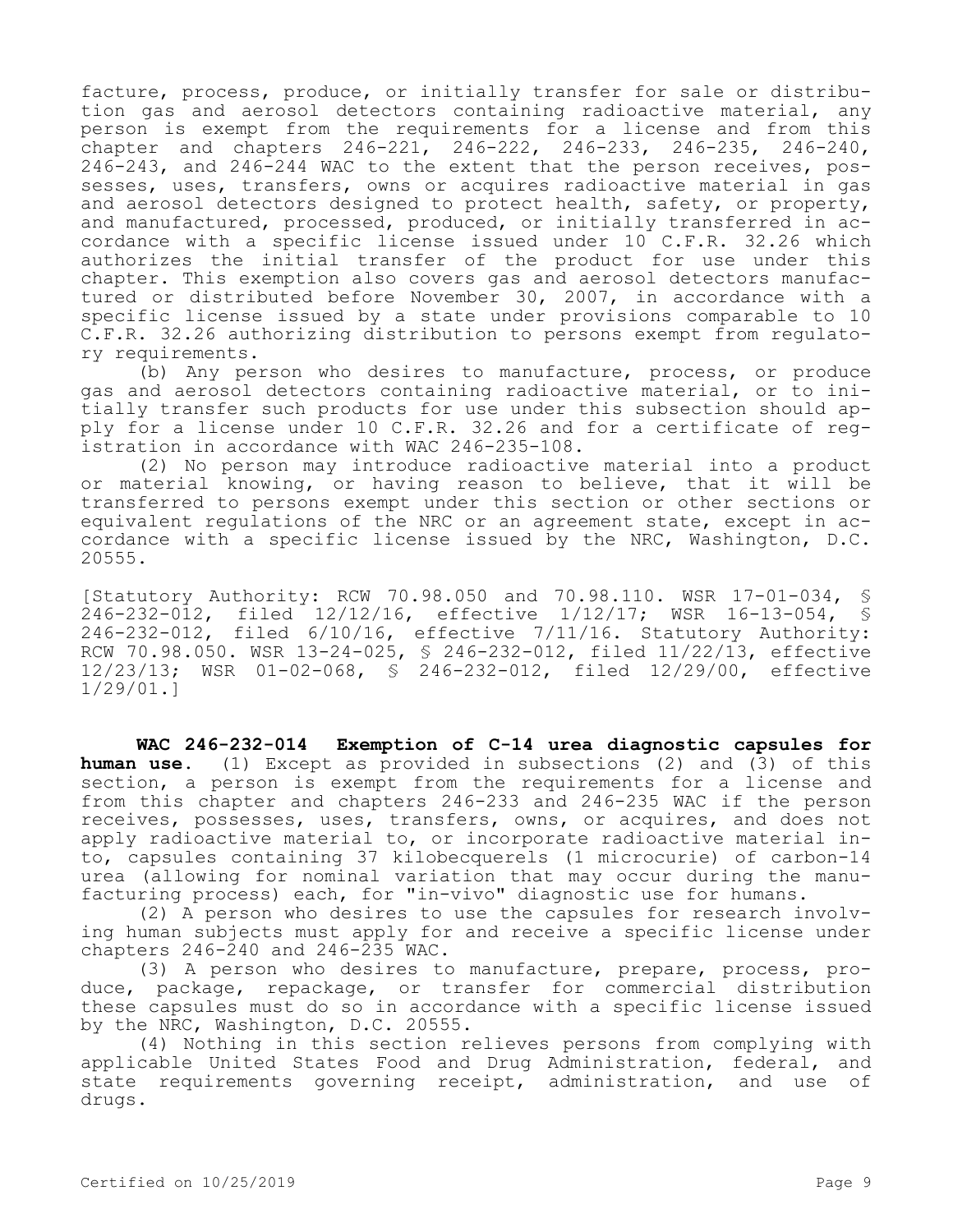[Statutory Authority: RCW 70.98.050 and 70.98.110. WSR 16-13-054, § 246-232-014, filed 6/10/16, effective 7/11/16. Statutory Authority: RCW 70.98.050. WSR 13-24-025, § 246-232-014, filed 11/22/13, effective 12/23/13; WSR 06-05-019, § 246-232-014, filed 2/6/06, effective 3/9/06; WSR 01-02-068, § 246-232-014, filed 12/29/00, effective 1/29/01.]

**WAC 246-232-015 Certain industrial devices.** (1) Except for persons who manufacture, process, produce, or initially transfer for sale or distribution industrial devices containing radioactive material designed and manufactured for the purpose of detecting, measuring, gauging or controlling thickness, density, level, interface location, radiation, leakage, or qualitative or quantitative chemical composition, or for producing an ionized atmosphere, any person is exempt from the requirements for a license and from the regulations in chapters 246-222, 246-221, 246-232, 246-233, 246-235, 246-243, 246-240, and 246-244 WAC to the extent that such person receives, possesses, uses, transfers, owns, or acquires radioactive material, in these certain detecting, measuring, gauging, or controlling devices and certain devices for producing an ionized atmosphere, and manufactured, processed, produced, or initially transferred in accordance with a specific license issued under 10 C.F.R. 32.30 which authorizes the initial transfer of the device for use under this section. This exemption does not cover sources not incorporated into a device, such as calibration and reference sources.

(2) Any person who desires to manufacture, process, produce, or initially transfer for sale or distribution industrial devices containing radioactive material for use under subsection (1) of this section, should apply for a license under 10 C.F.R. 32.30 and for a certificate of registration in accordance with WAC 246-235-108.

[Statutory Authority: RCW 70.98.050 and 70.98.110. WSR 17-01-034, § 246-232-015, filed 12/12/16, effective 1/12/17; WSR 16-13-054, § 246-232-015, filed 6/10/16, effective 7/11/16.]

**WAC 246-232-020 Types of licenses.** Licenses for radioactive material are of two types: General and specific.

(1) A general license is provided by regulation and grants authority to a person for certain activities involving radioactive material, and is effective without filing an application with the department or issuance of licensing documents to a particular person. However, registration or the filing of a certificate with the department may also be required by the particular general license. The general licensee is subject to all other applicable rules and any limitations of the general license.

(2) The department issues a specific license to a named person, after review and approval of an application. The licensee is subject to all applicable rules, including chapter 246-235 WAC, Radioactive materials - Specific licenses, and any limitations specified in the specific license.

[Statutory Authority: RCW 70.98.050. WSR 13-24-025, § 246-232-020, filed 11/22/13, effective 12/23/13; WSR 04-04-055, § 246-232-020, filed 1/30/04, effective 3/1/04. Statutory Authority: RCW 70.98.050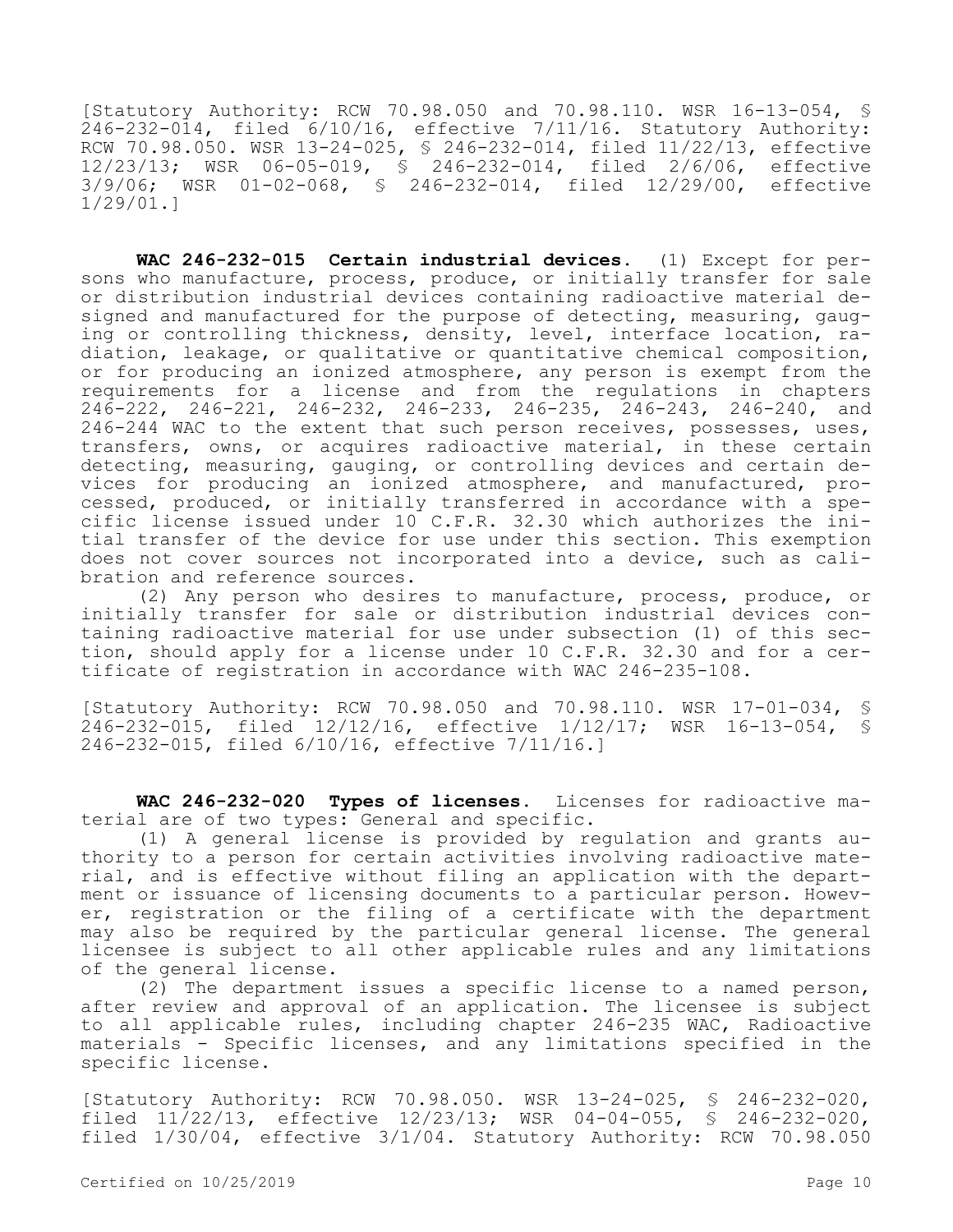and 70.98.080. WSR 91-15-112 (Order 184), § 246-232-020, filed 7/24/91, effective 8/24/91. Statutory Authority: RCW 43.70.040. WSR 91-02-049 (Order 121), recodified as § 246-232-020, filed 12/27/90, effective 1/31/91. Statutory Authority: RCW 70.98.080. WSR 79-12-073 (Order 1459), § 402-19-220, filed 11/30/79, effective 1/1/80. Formerly WAC 402-20-020.]

**WAC 246-232-030 Prelicensing inspection.** The department may verify information contained in applications and secure additional information deemed necessary to make a reasonable determination as to whether to issue a license and whether any special conditions should be attached thereto by visiting the facility or location where radioactive materials would be possessed or used, and by discussing details of the proposed possession or use of the radioactive materials with the applicant or representatives designated by the applicant. Such visits may be made by the department or its duly authorized representatives.

[Statutory Authority: RCW 43.70.040. WSR 91-02-049 (Order 121), recodified as  $$ 246-232-030$ , filed  $12/27/90$ , effective  $1/31/91$ . Statutory Authority: RCW 70.98.080. WSR 79-12-073 (Order 1459), § 402-19-240, filed 11/30/79, effective 1/1/80. Formerly WAC 402-20-200.]

**WAC 246-232-040 Reciprocal recognition of licenses.** Before radioactive material can be used at any temporary job site, the jurisdictional status of the job site must be determined. Authorization for use of radioactive material at job sites under exclusive federal jurisdiction must be obtained from the appropriate regional office of the NRC, Washington, D.C. 20555. Before radioactive materials can be used as a temporary job site in another state, authorization must be obtained from that state if it is an agreement state, or from the NRC if it is a nonagreement state.

(1) A person authorized by a license issued by the NRC or an agreement state, may obtain authorization from the department to work in Washington state provided:

(a) The out-of-state license is issued by the NRC or agreement state with jurisdiction where the licensee maintains an office for directing the licensed work and for retaining radiation safety records;

(b) The out-of-state licensee must not possess or use radioactive materials or conduct authorized work in Washington state for more than one hundred eighty days in that twelve month period which starts the date approval is granted, and the appropriate fee is received by the department, as required in chapter 246-254 WAC;

(c) The out-of-state licensing document authorizes the work conducted;

(d) The licensed work is not conducted in an area under exclusive federal jurisdiction;

(e) The appropriate fee is currently paid, as required in chapter 246-254 WAC. Licensees send fees to Washington State Department of Health, Revenue Accounting, P.O. Box 1099, Olympia, Washington 98504-1099;

(f) The out-of-state licensee notifies the department in writing at least three days before each entry into Washington state to conduct licensed work.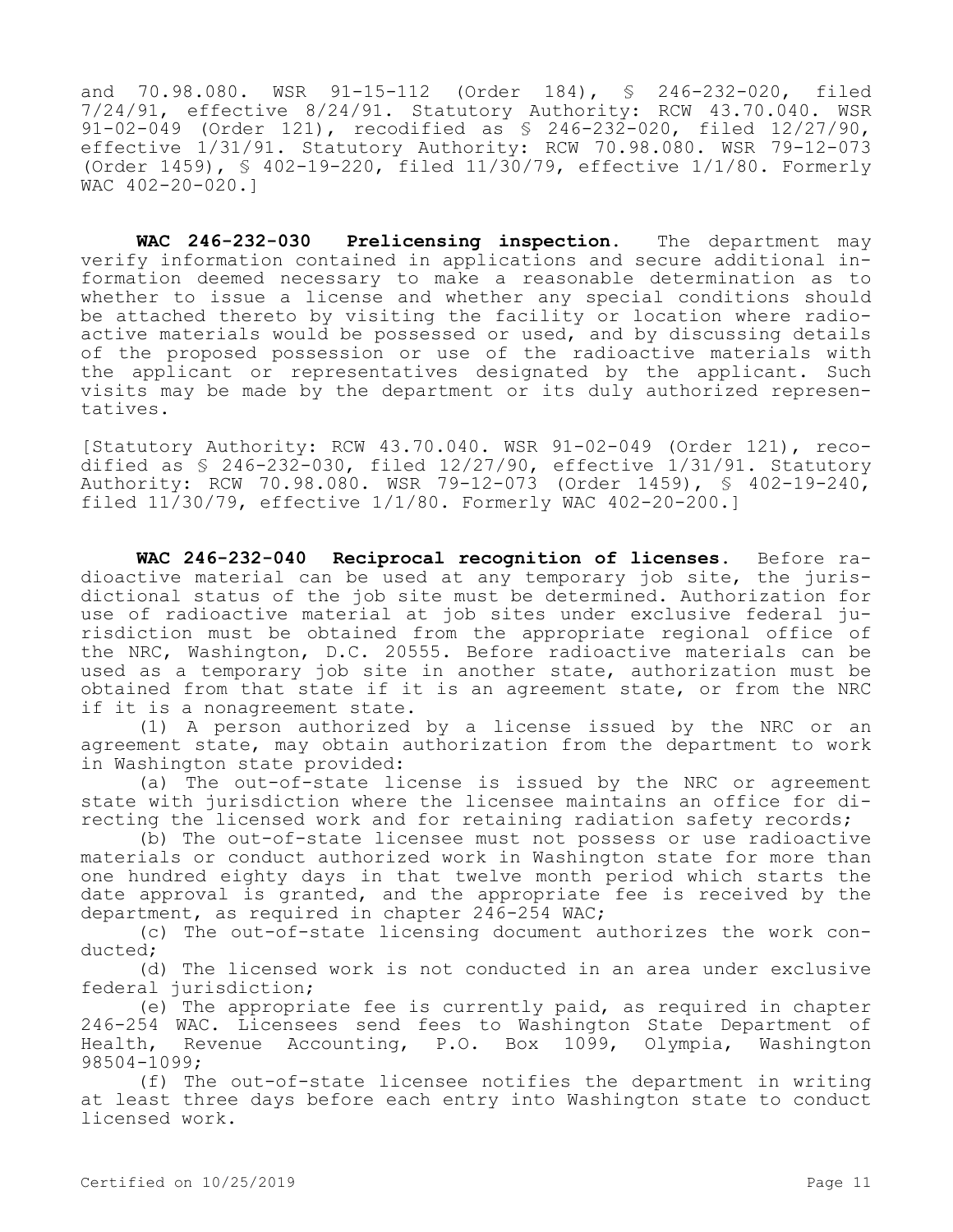(i) The written notification must be sent to the Radioactive Materials Section, Department of Health, P.O. Box 47827, Olympia, Washington 98504-7827. Fax, email, or other notifications may be approved by the department.

(ii) The written notification must include use and storage location(s), start and end dates of licensed work, and type of proposed possession and use in Washington state, and must include licensing documents authorizing the licensed work.

(iii) If an unexpected need or emergency means the three-day notice is impossible or would impose an undue hardship on the out-ofstate licensee, the out-of-state licensee may telephone the department (360-236-3221), for permission to proceed immediately.

(iv) The department may waive the requirement for filing additional written notifications during the remainder of the twelve months following the receipt of the initial notification.

(g) The out-of-state licensee must:

(i) Comply with all terms and conditions of the licensing document issued by the licensing authority except such terms or conditions contrary to the requirements or rules of the department or this section;

(ii) Comply with all applicable rules, terms and conditions of the department; and

(iii) Promptly provide other information the department may request.

(h) The out-of-state licensee must request approval for changes in work locations, radioactive material, or work conducted if different from the most recent information provided to the department.

(i) The out-of-state licensee may not transfer or dispose of radioactive material except by transfer to a person specifically licensed by the department or by the NRC or an agreement state to receive such material.

(j) The out-of-state specific licensee may possess or use radioactive material or conduct authorized work in offshore waters for more than one hundred eighty days in any calendar year, if the specific license issued by an agreement state or the NRC authorizes the specific licensee to possess or use radioactive material or conduct authorized work in offshore waters for an unlimited period of time.

(2) A person who holds a specific license issued by the NRC or an agreement state authorizing the holder to manufacture, install, or service a device described in WAC 246-233-020 within the areas subject to the jurisdiction of the licensing body is hereby granted a general license to install and service such device in this state in areas not under exclusive federal jurisdiction provided:

(a) Such person must file a report with the department within thirty days after the end of each calendar quarter in which any device is transferred to or from, or installed in this state. Each report must identify each general licensee to or from whom such device is transferred by name and address, the device manufacturer (or initial transferor), model number and serial number, and the quantity and type of radioactive material contained in the device;

(b) The device has been, and is, manufactured, labeled, installed, and serviced in accordance with applicable provisions of the specific license issued to a person by the NRC or an agreement state;

(c) Such person must ensure that any labels required to be affixed to the device under rules of the authority which licensed the manufacture of the device bear a statement that removal of the label is prohibited; and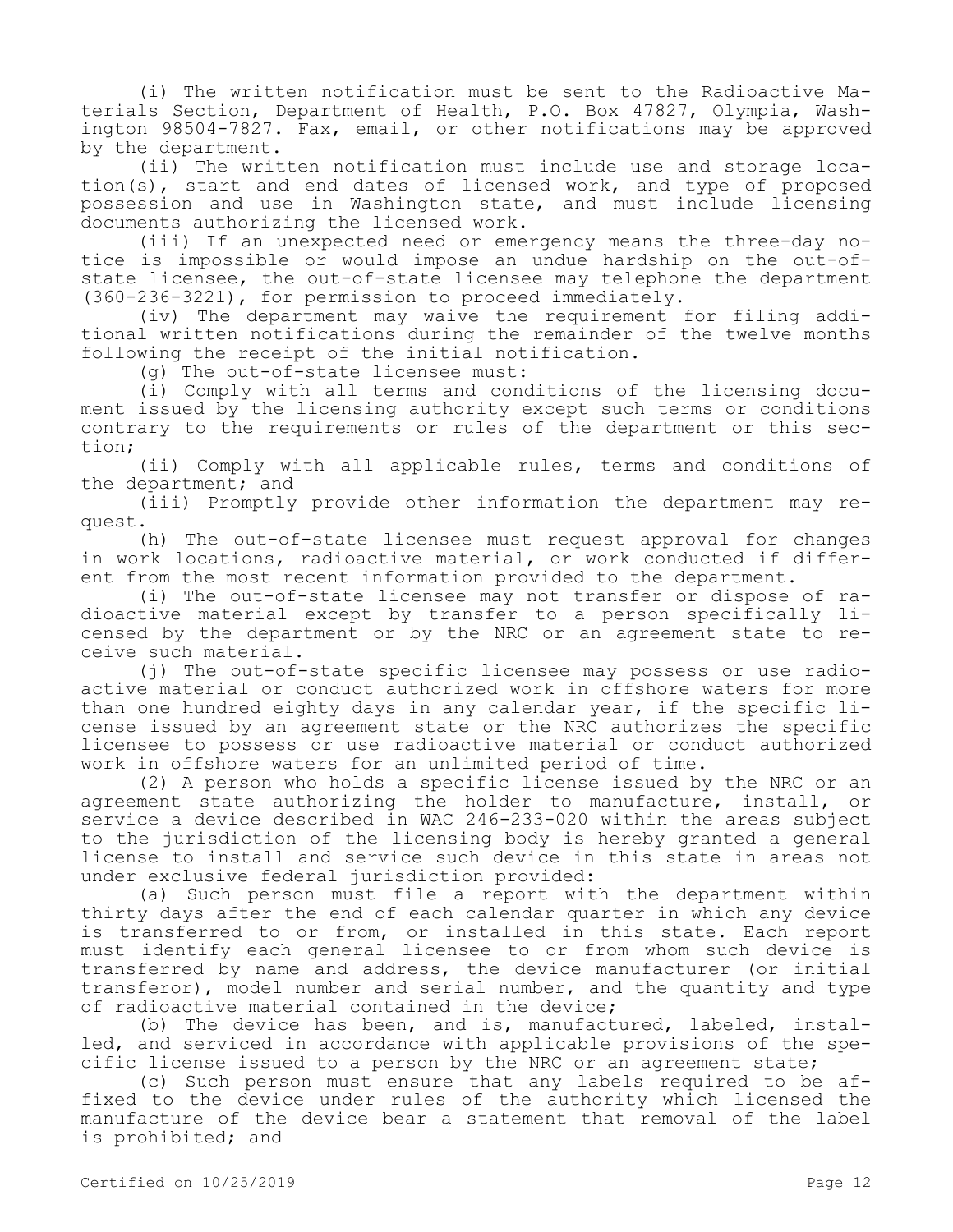(d) The specific licensee must provide each general licensee to and from whom such device is transferred, or on whose premises such device is installed, a copy of the general license in WAC 246-233-020.

(3) The department may withdraw, limit, or qualify its acceptance of any specific license or equivalent licensing document issued by another agency, or any product distributed pursuant to such licensing document, upon determining that such action is necessary to prevent undue hazard to public health and safety, or to the environment, or to property.

[Statutory Authority: RCW 70.98.050. WSR 13-24-025, § 246-232-040, filed 11/22/13, effective 12/23/13; WSR 04-04-055, § 246-232-040, filed 1/30/04, effective 3/1/04; WSR 01-02-068, § 246-232-040, filed 12/29/00, effective 1/29/01; WSR 99-15-105, § 246-232-040, filed 7/21/99, effective 8/21/99; WSR 98-13-037, § 246-232-040, filed 6/8/98, effective 7/9/98. Statutory Authority: RCW 70.98.050 and 70.98.080. WSR 91-15-112 (Order 184), § 246-232-040, filed 7/24/91, effective 8/24/91. Statutory Authority: RCW 43.70.040. WSR 91-02-049 (Order 121), recodified as § 246-232-040, filed 12/27/90, effective 1/31/91. Statutory Authority: RCW 70.98.080. WSR 87-01-031 (Order 2450), § 402-19-250, filed 12/11/86; WSR 83-19-050 (Order 2026), § 402-19-250, filed 9/16/83. Statutory Authority: RCW 70.98.050. WSR 81-01-011 (Order 1570), § 402-19-250, filed 12/8/80. Statutory Authority: RCW 70.98.080. WSR 79-12-073 (Order 1459), § 402-19-250, filed 11/30/79, effective 1/1/80. Formerly WAC 402-20-210.]

**WAC 246-232-050 Terms and conditions of licenses.** (1) Each license issued pursuant to this part shall be subject to all the provisions of the act, as now or hereafter in effect, and to all rules, regulations, and orders of the department.

(2) No license issued or granted under chapters 246-232, 246-233, or 246-235 WAC and no right to possess or use radioactive material granted by any license issued pursuant to chapters 246-233 and 246-235 WAC shall be transferred, assigned, or in any manner disposed, either voluntarily or involuntarily, directly or indirectly, through transfer of control of any license to any person unless the department shall, after securing full information, find that the transfer is in accordance with the provisions of the act, and gives its consent in writing.

(3) Each person licensed by the department pursuant to chapters 246-233 and 246-235 WAC shall confine use and possession of the material licensed to the locations and purposes authorized by the license.

(4) Approval of licensee's procedures by the department does not release the licensee from responsibility if adherence to these procedures results in undue exposure to individuals or loss of control of radioactive material.

(5) Each specific licensee must notify the department of health, office of radiation protection, in writing, immediately following the filing of a voluntary or involuntary petition for bankruptcy under any chapter of Title 11 (Bankruptcy) of the United States Code by or against:

(a) The licensee;

(b) An entity (as the term is defined in 11 U.S.C. 101(15)) controlling the licensee or listing the license or licensee as property of the estate; or

(c) An affiliate (as the term is defined in 11 U.S.C. 101(2)) of the licensee.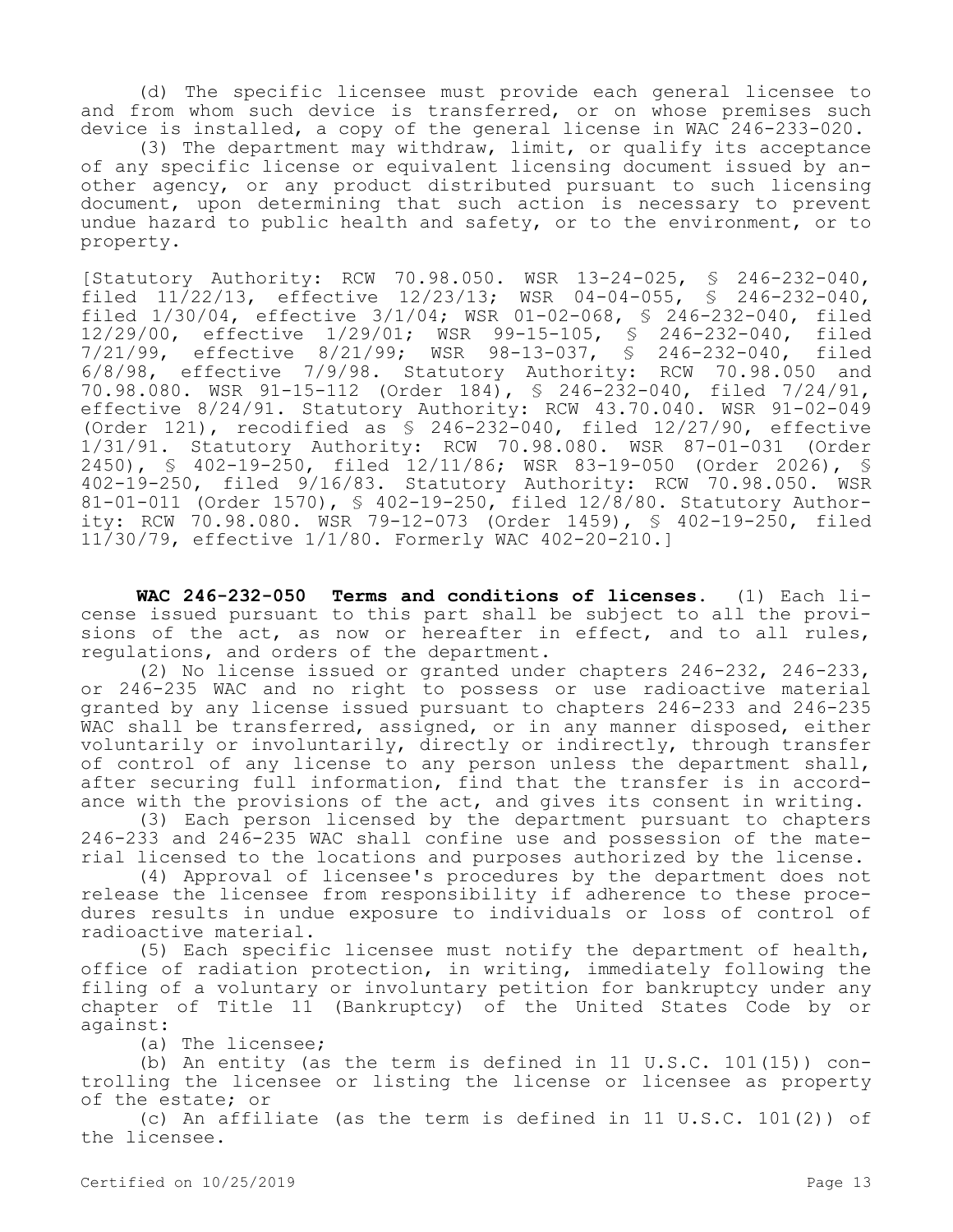(6) The specific licensee's bankruptcy notification must include:

(a) The bankruptcy court in which the petition for bankruptcy was filed;

(b) The date of the filing of the petition;

(c) A complete and detailed inventory of all radioactive material possessed under the license including nuclide, form, activity and planned disposition;

(d) An estimation of the type and quantities of radioactive material the licensee plans to continue to receive or use on a routine basis;

(e) A description of security and storage for the radioactive material currently possessed;

(f) A plan for radioactive waste disposal, the estimated completion date(s), and the cost;

(g) An evaluation of facility and equipment contamination, estimate of clean-up costs, and a decontamination plan which includes a thorough description of how the cleanup will be funded and how it will be accomplished;

(h) An organizational chart specifying sole owners, partnerships, or officers in the corporation who have legal and fiscal responsibilities for the licensee;

(i) A description of any other changes affecting the terms and conditions of the radioactive materials license.

(7) Each specific licensee must notify the department within five working days if any items in subsection (6) of this section change during bankruptcy proceedings.

(8) The department will consider clean-up costs as part of the licensee's administrative costs if decontamination is necessary to comply with these regulations;

(9) Each general licensee required to register by WAC 246-233-020 (3)(k) must notify the department of health, radiation protection, in writing, immediately following the filing of a voluntary or involuntary petition for bankruptcy under any chapter of Title 11 (Bankruptcy) of the United States Code by or against:

(a) The licensee;

(b) An entity (as that term is defined in 11 U.S.C. 101(15)) controlling the licensee or listing the license or licensee as property of the estate; or

(c) An affiliate (as that term is defined in 11 U.S.C. 101(2)) of the licensee.

(10) The general licensee's bankruptcy notification must include:

(a) The bankruptcy court in which the petition for bankruptcy was filed; and

(b) The date of the filing of the petition.

(11) For the purposes of this section, "affiliate" means:

(a) A person as defined in WAC 246-220-010 that directly or indirectly owns, controls, or holds with power to vote, twenty percent or more of the outstanding voting securities of the licensee (unless that person holds such securities (i) in a fiduciary or agency capacity without sole discretionary power to vote such securities, or (ii) solely to secure a debt, if such person has not in fact exercised such power to vote);

(b) A corporation, twenty percent or more of whose outstanding voting securities are directly or indirectly owned, controlled, or held with power to vote, by the licensee;

(c) A person whose business is operated under a lease or operating agreement by a licensee, or person substantially all of whose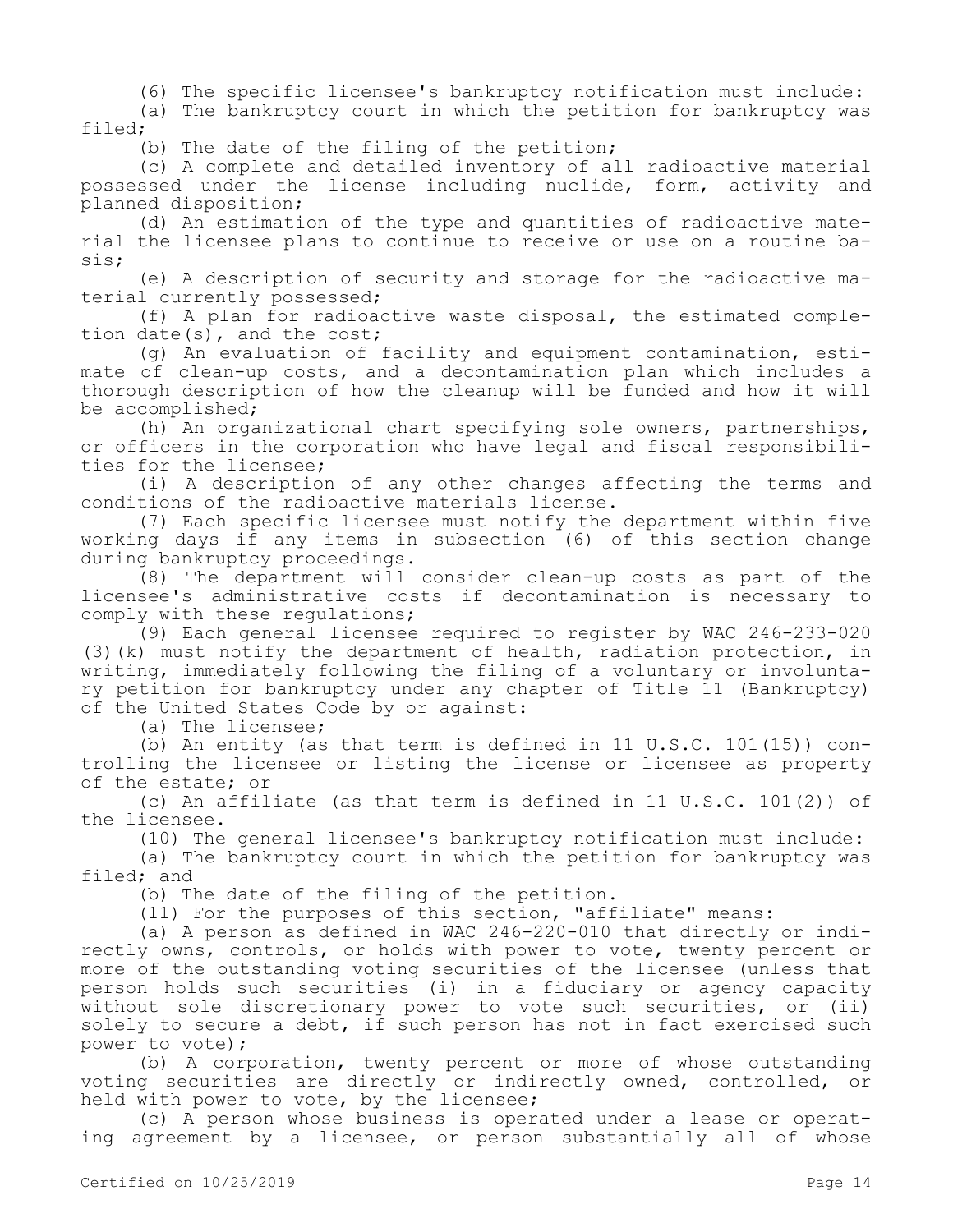property is operated under an operating agreement with the licensee; or

(d) A person that operates the business or substantially all of the property of the licensee under a lease or operating agreement.

[Statutory Authority: RCW 70.98.050. WSR 13-24-025, § 246-232-050, filed 11/22/13, effective 12/23/13; WSR 04-04-055, § 246-232-050, filed  $1/30/04$ , effective  $3/1/04$ . Statutory Authority: RCW 70.98.050<br>and 70.98.080. WSR 92-06-008 (Order 245), § 246-232-050, filed and  $70.98.080$ . WSR  $92-06-008$  (Order  $245$ ), §  $246-232-050$ , 2/21/92, effective 3/23/92. Statutory Authority: RCW 43.70.040. WSR 91-02-049 (Order 121), recodified as § 246-232-050, filed 12/27/90, effective 1/31/91. Statutory Authority: RCW 70.98.080. WSR 87-01-031 (Order 2450), § 402-19-300, filed 12/11/86; WSR 83-19-050 (Order<br>2026), § 402-19-300, filed 9/16/83. Statutory Authority: RCW 2026), § 402-19-300, filed 9/16/83. Statutory Authority: RCW 70.98.050. WSR 81-01-011 (Order 1570), § 402-19-300, filed 12/8/80. Statutory Authority: RCW 70.98.080. WSR 79-12-073 (Order 1459), § 402-19-300, filed 11/30/79, effective 1/1/80.]

**WAC 246-232-060 Termination of licenses and decommissioning of sites and separate buildings or outdoor areas.** (1) Each specific licensee shall immediately notify the department in writing when the licensee decides to permanently discontinue all activities involving materials authorized under the license and request termination of the license. This notification and request for termination of the license must include the reports and information specified in subsection (3)(c) and (d) of this section. The licensee is subject to the provisions of subsections (3) and (4) of this section, as applicable.

(2) No less than thirty days before the expiration date specified in a specific license, the licensee shall either:

(a) Submit an application for license renewal under WAC 246-235-050; or

(b) Notify the department in writing if the licensee decides not to renew the license.

(3) If a specific licensee does not submit an application for license renewal under WAC 246-235-050, the licensee shall on or before the expiration date specified in the license:

(a) Terminate use of radioactive material;

(b) Properly dispose of radioactive material;

(c) Submit a completed departmental form "Certificate of disposition of radioactive material" or equivalent; and

(d) Submit a radiation survey report to confirm the absence of radioactive materials or establish the levels of radioactive contamination, unless the department determines a radiation survey report is not necessary.

(i) If no radioactive contamination attributable to activities conducted under the license is detected, the licensee shall submit a certification that no detectable radioactive contamination was found. If the information submitted under this paragraph and subsection (3)(c) and (d) of this section is adequate, the department will notify the licensee in writing that the license is terminated.

(ii) If detectable levels of radioactive contamination attributable to activities conducted under the license are found, the license continues in effect beyond the expiration date, if necessary, with respect to possession of residual radioactive material present as contamination until the licensee meets the criteria established in chapter 246-246 WAC and the department notifies the licensee in writing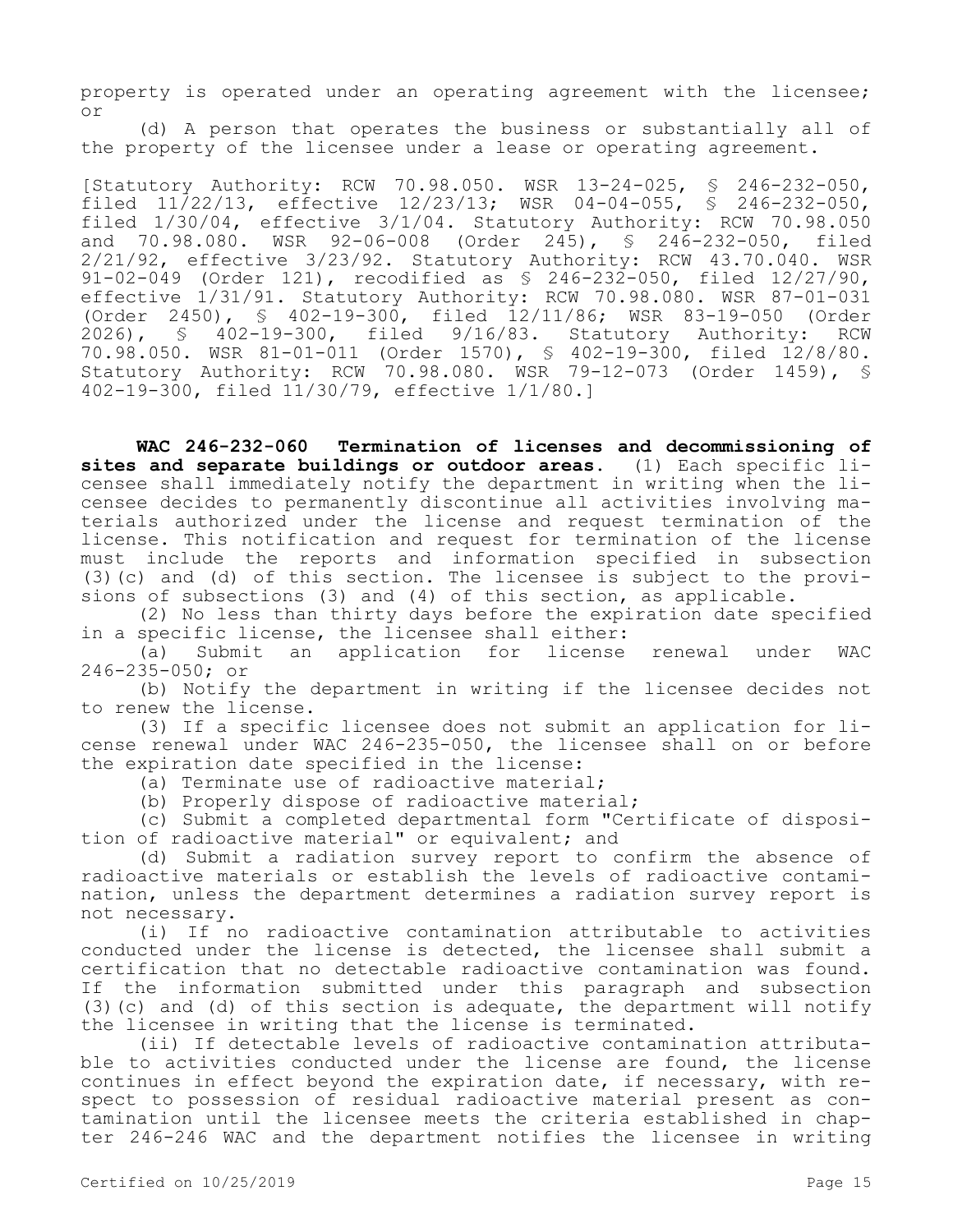that the license is terminated. During this time, the licensee is subject to the provisions of subsection (4) of this section. In addition to the information submitted under subsection (3)(c) and (d) of this section, the licensee shall submit a plan for decontamination, if necessary.

(4) Each specific licensee who possesses residual radioactive material under subsection (3)(d)(ii) of this section, following the expiration of the license, shall:

(a) Be limited to actions, involving radioactive material related to decontamination and preparation for release in accordance with chapter 246-246 WAC; and

(b) Continue to control entry to restricted areas until:

(i) Such areas are suitable for release in accordance with chapter 246-246 WAC;

(ii) Contaminated equipment complies with guidance contained in WAC 246-232-140, Schedule D; and

(iii) The department notifies the licensee in writing that the license is terminated.

(5) Each general licensee licensed under the provisions of WAC 246-233-040, shall immediately notify the department in writing when the licensee decides to discontinue all activities involving radioactive materials authorized under the general license. Such notification shall include a description of how the generally licensed material was disposed and the results of facility surveys, if applicable, to confirm the absence of radioactive materials.

(6) Within sixty days of the occurrence of any of the following, each specific licensee shall provide notification to the department in writing of such occurrence, and either begin decommissioning its site, or any separate building or outdoor area that contains residual radioactivity so that the site, building, or outdoor area is suitable for release in accordance with chapter 246-246 WAC, or submit within twelve months of notification a decommissioning plan, if required by subsection (10)(a) of this section, and begin decommissioning upon approval of that plan if:

(a) The license has expired or has been revoked by the department; or

(b) The licensee has decided to permanently cease principal activities, as defined in this section, at the entire site or in any separate building or outdoor area that contains residual radioactivity such that the site, building, or outdoor area is unsuitable for release in accordance with chapter 246-246 WAC; or

(c) No principal activities under the license have been conducted for a period of twenty-four months; or

(d) No principal activities have been conducted for a period of twenty-four months in any separate building or outdoor area that contains residual radioactivity such that the building or outdoor area is unsuitable for release in accordance with chapter 246-246 WAC.

(7) As used in this section, principal activities means activities authorized by the license which are essential to achieving the purpose(s) for which the license was issued or amended. Storage during which no licensed material is accessed for use or disposal and activities incidental to decontamination or decommissioning are not principal activities.

(8) Coincident with the notification required by subsection (6) of this section, the licensee shall maintain in effect all decommissioning financial assurances established by the licensee pursuant to WAC 246-235-075 or as required by this section. The amount of the fi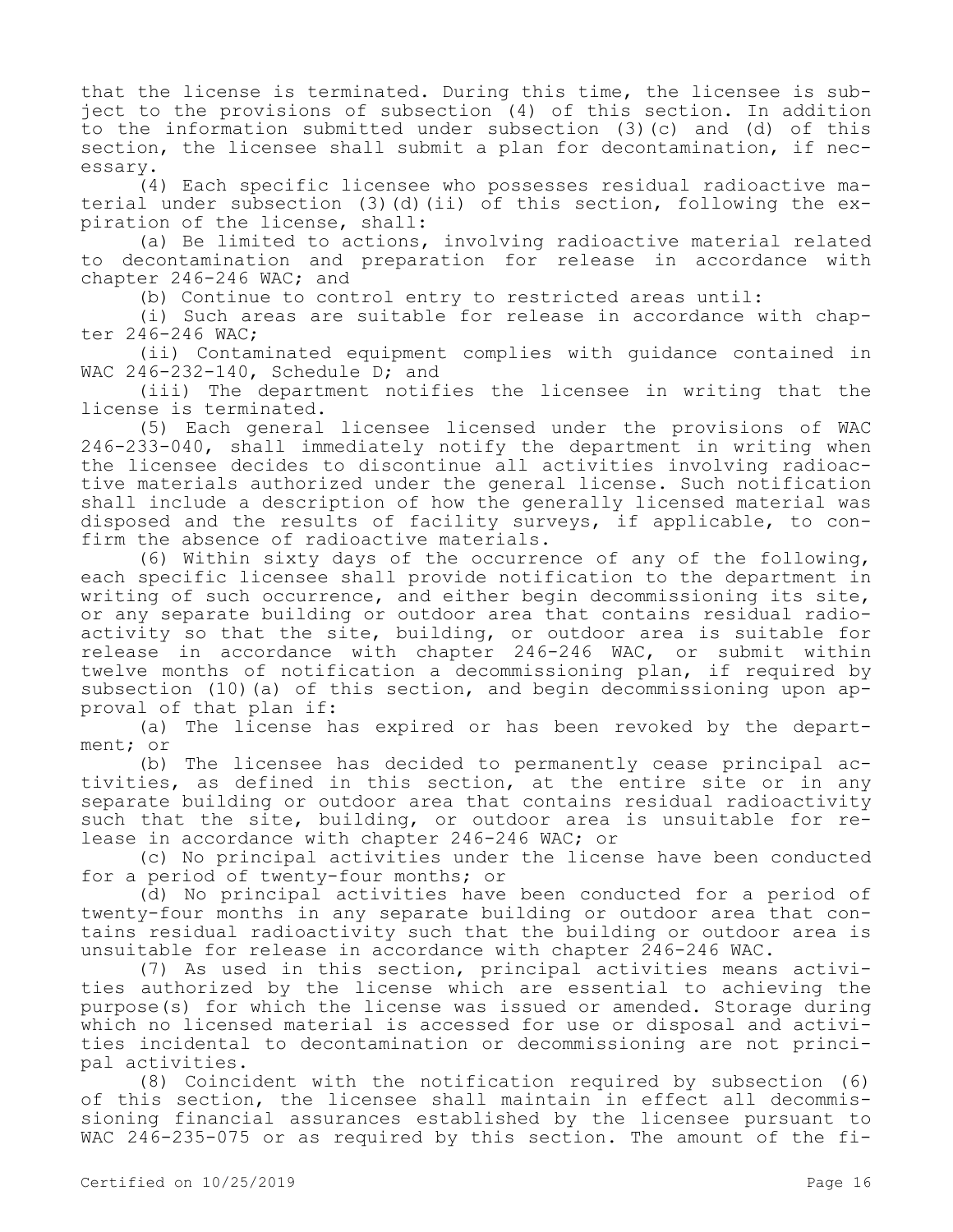nancial assurance must be increased, or may be decreased, as appropriate, to cover the detailed cost estimate for decommissioning established pursuant to subsection (10)(d)(v) of this section. Following approval of the decommissioning plan, a licensee may reduce the amount of the financial assurance as decommissioning proceeds and radiological contamination is reduced at the site with the approval of the department.

(9) The department may grant a request to extend the time periods established in subsection (6) of this section if the department determines that this relief is not detrimental to the public health and safety and is otherwise in the public interest. The request must be submitted no later than thirty days before notification pursuant to subsection (6) of this section. The schedule for decommissioning set forth in subsection (6) of this section may not commence until the department has made a determination on the request.

(10)(a) A decommissioning plan must be submitted if required by license condition or if the procedures and activities necessary to carry out decommissioning of the site or separate building or outdoor area have not been previously approved by the department and these procedures could increase potential health and safety impacts to workers or to the public, such as in any of the following cases:

(i) Procedures would involve techniques not applied routinely during cleanup or maintenance operations;

(ii) Workers would be entering areas not normally occupied where surface contamination and radiation levels are significantly higher than routinely encountered during operation;

(iii) Procedures could result in significantly greater airborne concentrations of radioactive materials than are present during operation; or

(iv) Procedures could result in significantly greater releases of radioactive material to the environment than those associated with operation.

(b) The department may approve an alternate schedule for submittal of a decommissioning plan required pursuant to subsection (6) of this section if the department determines that the alternative schedule is necessary to the effective conduct of decommissioning operations and presents no undue risk from radiation to the public health and safety and is otherwise in the public interest.

(c) Procedures such as those listed in (a) of this subsection with potential health and safety impacts may not be carried out prior to approval of the decommissioning plan.

(d) The proposed decommissioning plan for the site or separate building or outdoor area must include:

(i) A description of the conditions of the site or separate building or outdoor area sufficient to evaluate the acceptability of the plan;

(ii) A description of planned decommissioning activities;

(iii) A description of methods used to ensure protection of workers and the environment against radiation hazards during decommissioning;

(iv) A description of the planned final radiation survey;

(v) An updated detailed cost estimate for decommissioning, comparison of that estimate with present funds set aside for decommissioning, and a plan for assuring the availability of adequate funds for completion of decommissioning;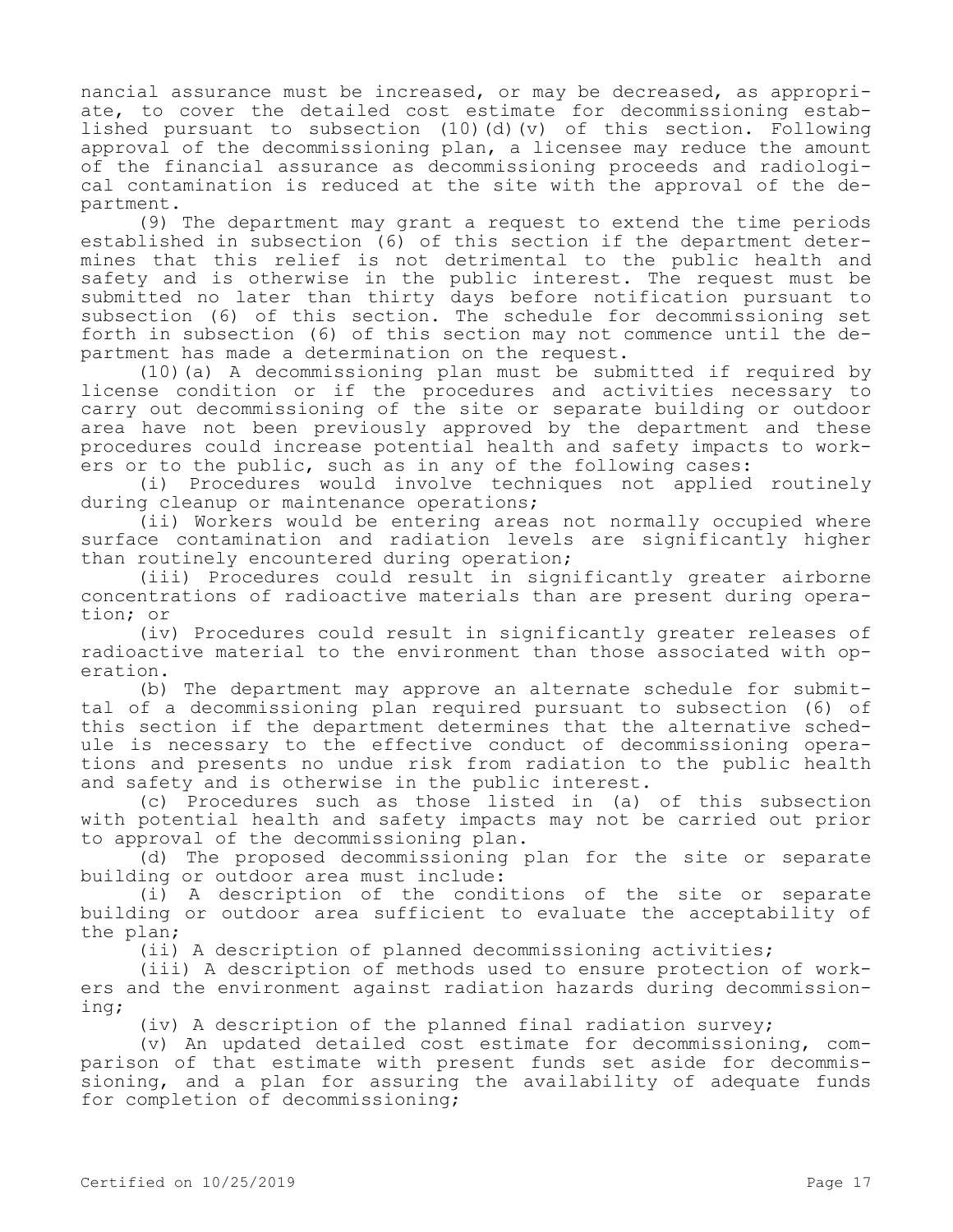(vi) A description of the physical security plan and material control and accounting plan provisions in place during decommissioning;

(vii) For decommissioning plans calling for completion of decommissioning later than twenty-four months after plan approval, the plan shall include a justification for the delay based on the criteria in subsection (12) of this section.

(e) The proposed decommissioning plan will be approved by the department if the information therein demonstrates that the decommissioning will be completed as soon as practicable and that the health and safety of workers and the public will be adequately protected.

(11)(a) Except as provided in subsection (12) of this section, licensees shall complete decommissioning of the site or separate building or outdoor area as soon as practicable but no later than twenty-four months following the initiation of decommissioning.

(b) Except as provided in subsection (12) of this section, when decommissioning involves the entire site, the licensee shall request license termination as soon as practicable but no later than twentyfour months following the initiation of decommissioning.

(12) The department may approve a request for an alternative schedule for completion of decommissioning of the site or separate building or outdoor area, and license termination if appropriate, if the department determines that the alternative is warranted by consideration of the following:

(a) Whether it is technically feasible to complete decommissioning within the allotted twenty-four-month period;

(b) Whether sufficient waste disposal capacity is available to allow completion of decommissioning within the allotted twenty-fourmonth period;

(c) Whether a significant volume reduction in wastes requiring disposal will be achieved by allowing short-lived radionuclides to decay;

(d) Whether a significant reduction in radiation exposure to workers can be achieved by allowing short-lived radionuclides to decay; and

(e) Other site-specific factors which the department may consider appropriate on a case-by-case basis, such as the regulatory requirements of other government agencies, lawsuits, groundwater treatment activities, monitored natural groundwater restoration, actions that could result in more environmental harm than deferred cleanup, and other factors beyond the control of the licensee.

(13) As the final step in decommissioning, the licensee shall:

(a) Certify the disposition of all licensed material, including accumulated wastes, by submitting a completed certificate of disposition of radioactive material or equivalent information; and

(b) Conduct a radiation survey of the premises where the licensed activities were carried out and submit a report of the results of this survey, unless the licensee demonstrates in some other manner that the premises are suitable for release in accordance with the criteria for decommissioning in chapter 246-246 WAC. The licensee shall, as appropriate:

(i) Report levels of gamma radiation in units of millisieverts (microroentgen) per hour at one meter from surfaces, and report levels of radioactivity, including alpha and beta, in units of megabecquerels (disintegrations per minute or microcuries) per one hundred square centimeters—removable and fixed—for surfaces, megabecquerels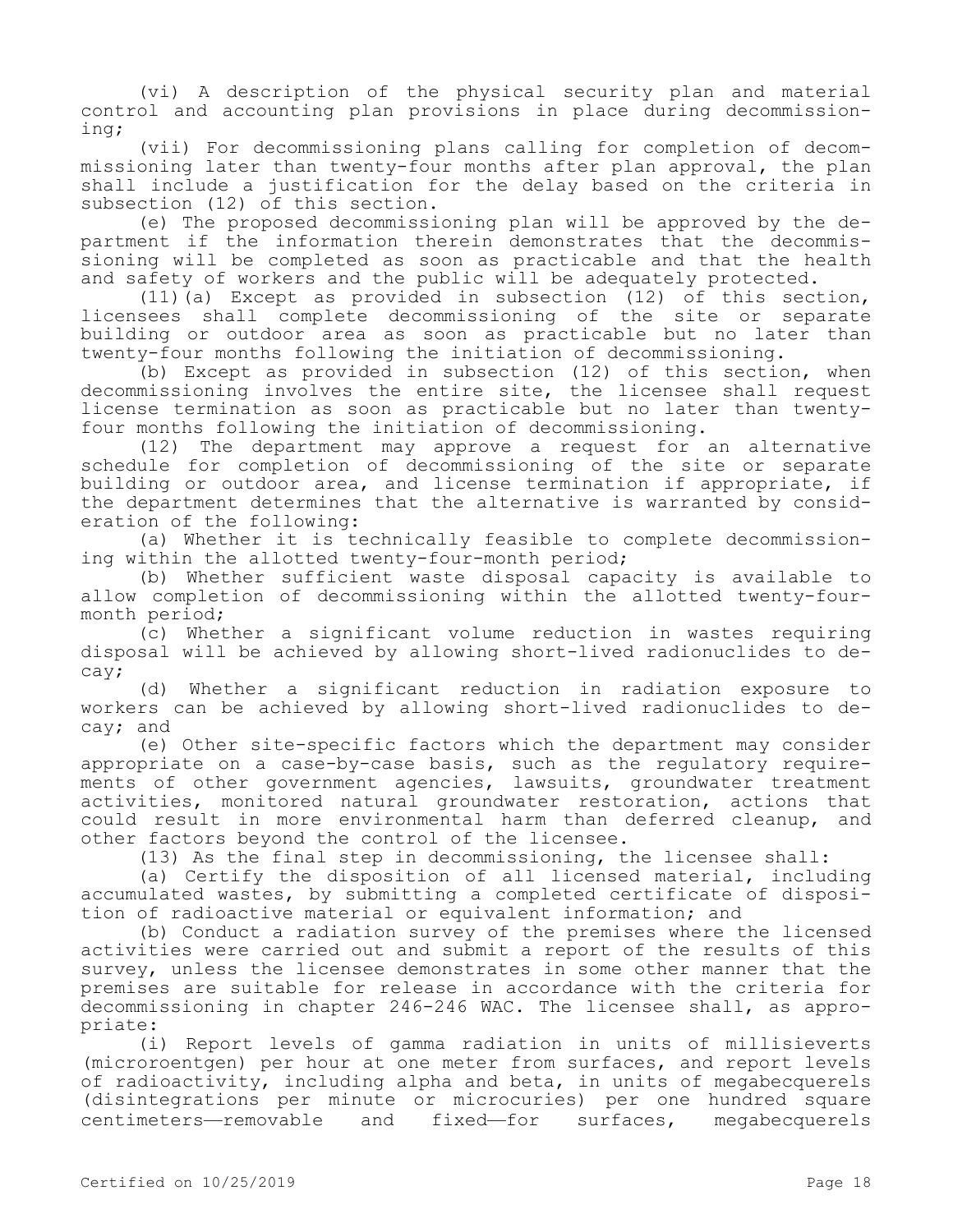(microcuries) per milliliter for water, and becquerels (picocuries) per gram for solids such as soils or concrete; and

(ii) Specify the survey instrument(s) used and certify that each instrument is properly calibrated and tested.

(14) Specific licenses, including expired licenses, will be terminated by written notice to the licensee when the department determines that:

(a) Radioactive material has been properly disposed;

(b) Reasonable effort has been made to eliminate residual radioactive contamination, if present; and

(c)(i) A radiation survey has been performed which demonstrates that the premises are suitable for release in accordance with the criteria for decommissioning in chapter 246-246 WAC; or

(ii) Other information submitted by the licensee is sufficient to demonstrate that the premises are suitable for release in accordance with the criteria for decommissioning in chapter 246-246 WAC; and

(d) Records required by subsections (16) and (18) of this section have been received.

(15) Specific licenses for uranium and thorium milling are exempt from subsections  $(6)(d)$ ,  $(9)$  and  $(10)$  of this section with respect to reclamation of tailings impoundments or waste disposal areas.

(16) Prior to license termination, each licensee authorized to possess radioactive material with a half-life greater than one hundred twenty days, in an unsealed form, shall forward the following records to the department:

(a) Records of disposal required by WAC  $246-221-230$  (8)(a); and

(b) Records of results required by WAC  $246-221-230$  (7)(h).

(17) If licensed activities are transferred or assigned in accordance with WAC 246-232-050(2), each licensee authorized to possess radioactive material, with a half-life greater than one hundred twenty days, in an unsealed form, shall transfer the following records to the new licensee and the new licensee will be responsible for maintaining these records until the license is terminated:

(a) Records of disposal required by WAC  $246-221-230$  (8)(a); and

(b) Records of results required by WAC  $246-221-230$  (7)(h).

(18) Prior to license termination, each licensee shall forward the records required by WAC 246-235-075(6) to the department.

[Statutory Authority: RCW 70.98.050. WSR 13-24-025, § 246-232-060, filed 11/22/13, effective 12/23/13; WSR 04-04-055, § 246-232-060, filed 1/30/04, effective 3/1/04; WSR 00-07-085, § 246-232-060, filed 3/15/00, effective 4/15/00; WSR 99-15-105, § 246-232-060, filed 7/21/99, effective 8/21/99. Statutory Authority: RCW 70.98.050 and 70.98.080. WSR 97-08-095, § 246-232-060, filed 4/2/97, effective 5/3/97; WSR 91-15-112 (Order 184), § 246-232-060, filed 7/24/91, effective 8/24/91. Statutory Authority: RCW 43.70.040. WSR 91-02-049 (Order 121), recodified as § 246-232-060, filed 12/27/90, effective 1/31/91. Statutory Authority: RCW 70.98.080. WSR 83-19-050 (Order 2026), § 402-19-330, filed 9/16/83.]

**WAC 246-232-070 Modification and revocation of licenses.** (1) The terms and conditions of all licenses shall be subject to amendment, revision, or modification, or the license may be suspended or revoked by reason of amendments to the act, or by reason of rules, regulations, and orders issued by the department.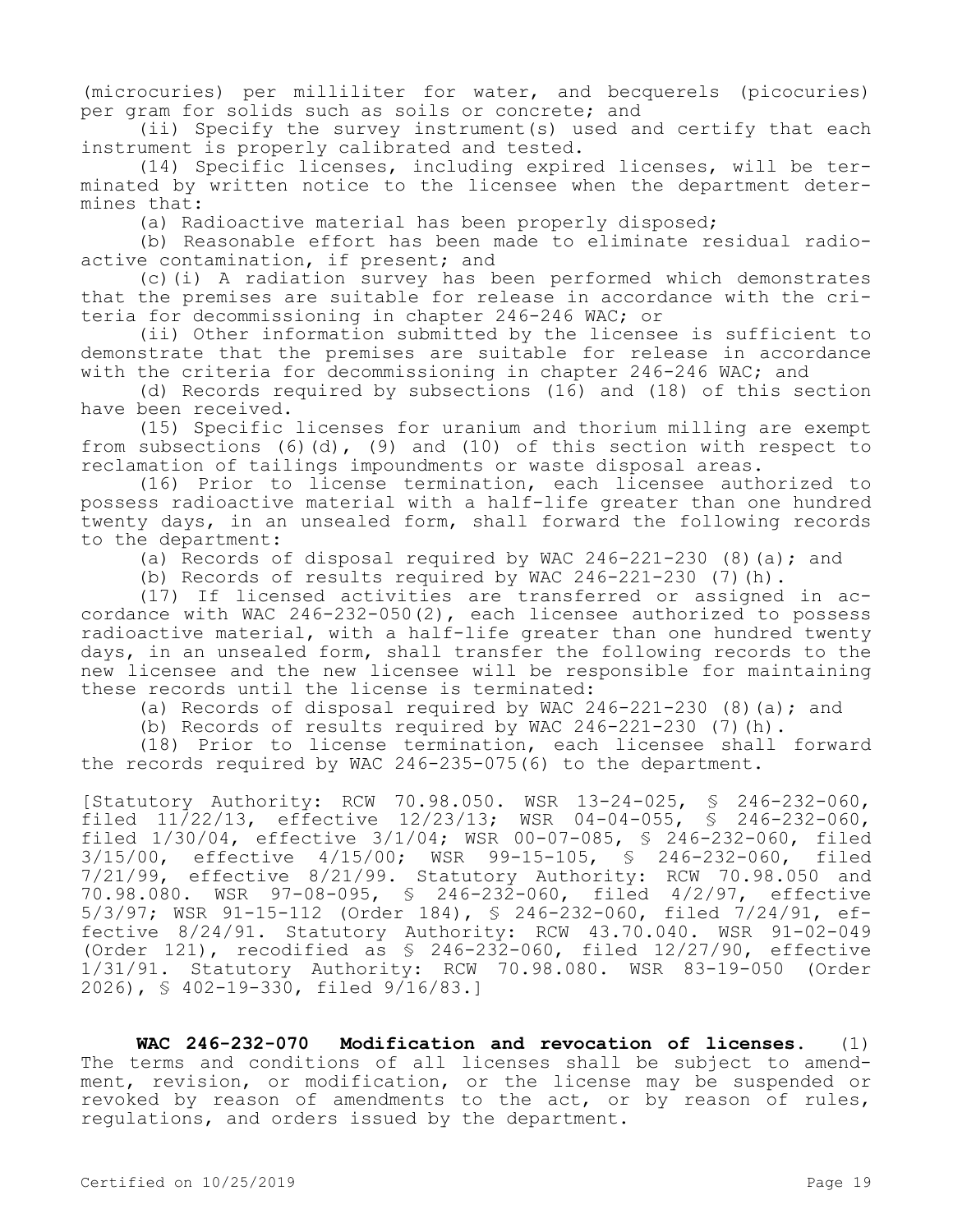(2) Any license may be revoked, suspended, or modified, in whole or in part, for any material false statement in the application or any statement of fact required under provisions of the act, or because of conditions revealed by such application or statement of fact or any report, record, or inspection or other means which would warrant the department to refuse to grant a license on an original application, or for violation of, or failure to observe any of the terms and conditions of the act, or of the license, or of any rule, regulation, or order of the department.

(3) Except in cases of willful disregard for the regulations or applicable license conditions or those in which the public health, interest, or safety requires otherwise, no license shall be modified, suspended, or revoked unless, prior to the institution of proceedings therefore, facts or conduct which may warrant such action shall have been called to the attention of the licensee in writing and the licensee shall have been accorded an opportunity to demonstrate or achieve compliance with all lawful requirements.

[Statutory Authority: RCW 43.70.040. WSR 91-02-049 (Order 121), recodified as  $\frac{1}{2}$  246-232-070, filed 12/27/90, effective 1/31/91. Statutory Authority: RCW 70.98.080. WSR 87-01-031 (Order 2450), § 402-19-350, filed  $12/11/86$ ; WSR 83-19-050 (Order 2026), § 402-19-350, filed 9/16/83; WSR 79-12-073 (Order 1459), § 402-19-350, filed 11/30/79, effective 1/1/80. Formerly WAC 402-20-180.]

**WAC 246-232-080 Transfer of material.** (1) No licensee shall transfer radioactive material except as authorized pursuant to this section.

(2) Except as otherwise provided in the license and subject to the provisions of this section, a licensee may transfer radioactive material:

(a) To the department. A licensee may transfer material to the department only after receiving prior approval from the department;

(b) To the United States Department of Energy;

(c) To a person exempt from the rules in this part to the extent permitted under such exemption;

(d) To a person authorized to receive such material under terms of a general license or its equivalent, or a specific license or equivalent licensing document, issued by the department, the NRC or an agreement state, or to a person otherwise authorized to receive such material by the federal government or an agency thereof, the department, or an agreement state; or

(e) As otherwise authorized by the department in writing.

(3) Before transferring radioactive material to a specific licensee of the department, the NRC or an agreement state, or to a general licensee who is required to register with the department, the NRC or an agreement state prior to receipt of the radioactive material, the licensee transferring the material must verify that the transferee's license authorizes the receipt of the type, form, and quantity of radioactive material to be transferred.

(4) The following methods for the verification required by subsection (3) of this section are acceptable:

(a) The transferor may obtain for possession, and read, a current copy of the transferee's specific license or registration certificate;

(b) The transferor may obtain for possession a written certification from the transferee that the transferee is authorized by license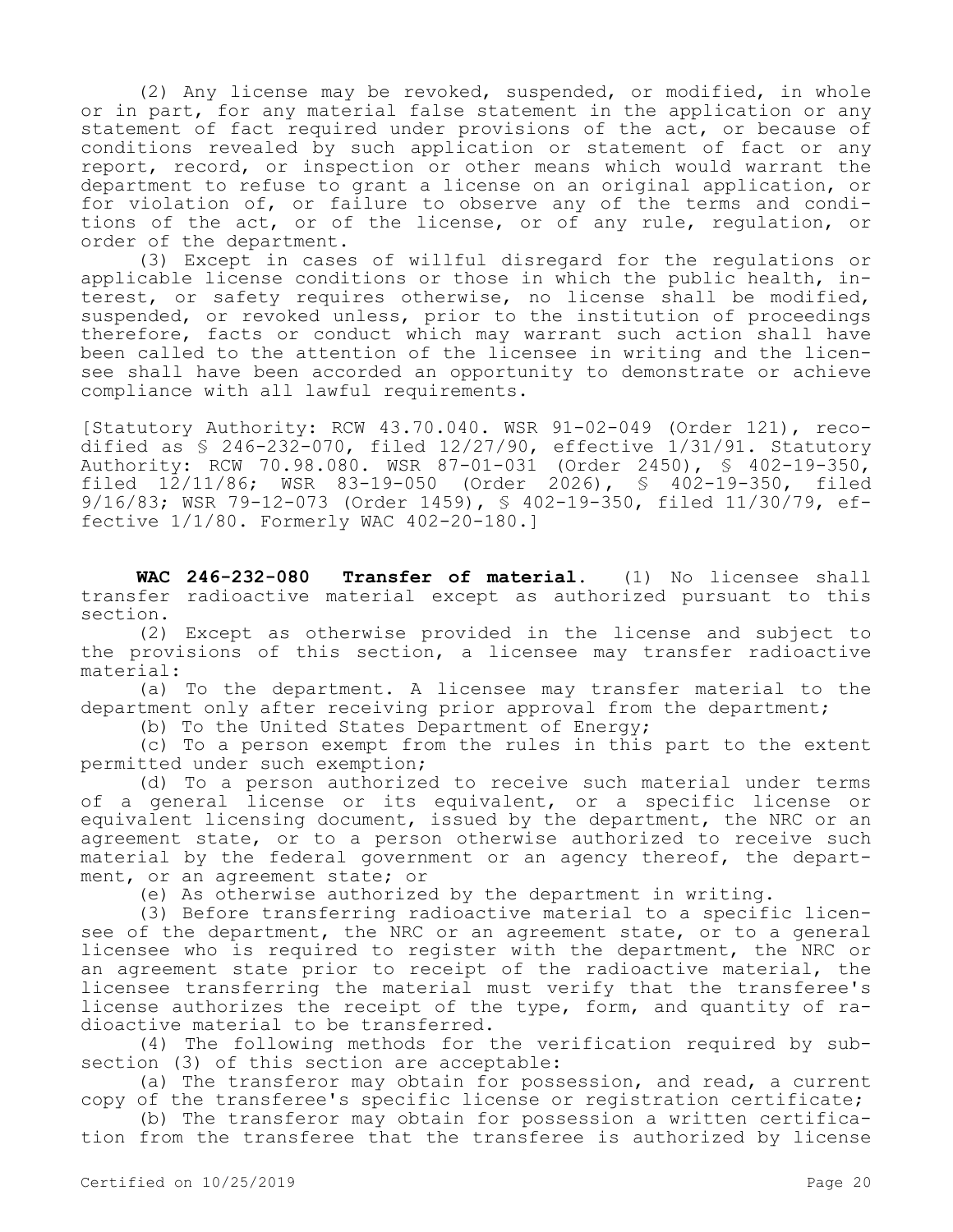or registration certificate to receive the type, form, and quantity of radioactive material to be transferred, specifying the license or registration certificate number, issuing agency, and expiration date;

(c) For emergency shipments the transferor may accept oral certification by the transferee that the transferee is authorized by license or registration certificate to receive the type, form, and quantity of radioactive material to be transferred, specifying the license or registration certificate number, issuing agency, and expiration date: Provided, That the oral certification is confirmed in writing within ten days;

(d) The transferor may obtain other sources of information compiled by a reporting service from official records of the department, the NRC or the licensing agency of an agreement state as to the identity of licensees and the scope and expiration dates of licenses and registration; or

(e) When none of the methods of verification described in subsection (4) of this section are readily available or when a transferor desires to verify that information received by one of such methods is correct or up-to-date, the transferor may obtain and record confirmation from the department, the NRC or the licensing agency of an agreement state that the transferee is licensed to receive the radioactive material.

(5) Preparation for shipment and transport of radioactive material must be in accordance with the provisions of WAC 246-232-090.

(6) The requirements of subsection (4) of this section notwithstanding, no verification is required when returning used, unused or decayed sources of radiation to the original manufacturer,  $(e,q, in-)$ dustrial radiography sources, high dose-rate afterloader sources, teletherapy sources, portable moisture/density gauge sources, fixed gauge sources, and Mo-99/Tc-99m or Rb-82/Sr-82 generators).

[Statutory Authority: RCW 70.98.050. WSR 13-24-025, § 246-232-080, filed 11/22/13, effective 12/23/13. Statutory Authority: RCW 70.98.050 and 70.98.080. WSR 91-15-112 (Order 184), § 246-232-080, filed 7/24/91, effective 8/24/91. Statutory Authority: RCW 43.70.040. WSR 91-02-049 (Order 121), recodified as § 246-232-080, filed 12/27/90, effective 1/31/91. Statutory Authority: RCW 70.98.080. WSR 87-01-031 (Order 2450), § 402-19-400, filed 12/11/86. Statutory Authority: RCW 70.98.050. WSR 81-01-011 (Order 1570), § 402-19-400, filed 12/8/80. Statutory Authority: RCW 70.98.080. WSR 79-12-073 (Order 1459), § 402-19-400, filed 11/30/79, effective 1/1/80. Formerly WAC 402-20-170.]

**WAC 246-232-090 Transportation.** No person shall deliver radioactive material to a carrier for transport or transport radioactive material except as authorized in a general or specific license issued by the department or as exempted in chapter 246-231 WAC. General licenses for transportation of radioactive material and other transportation requirements are found in chapter 246-231 WAC.

[Statutory Authority: RCW 70.98.050. WSR 99-15-105, § 246-232-090, filed 7/21/99, effective 8/21/99. Statutory Authority: RCW 70.98.050 and 70.98.080. WSR 91-15-112 (Order 184), § 246-232-090, filed 7/24/91, effective 8/24/91. Statutory Authority: RCW 43.70.040. WSR 91-02-049 (Order 121), recodified as § 246-232-090, filed 12/27/90, effective 1/31/91. Statutory Authority: RCW 70.98.080. WSR 83-19-050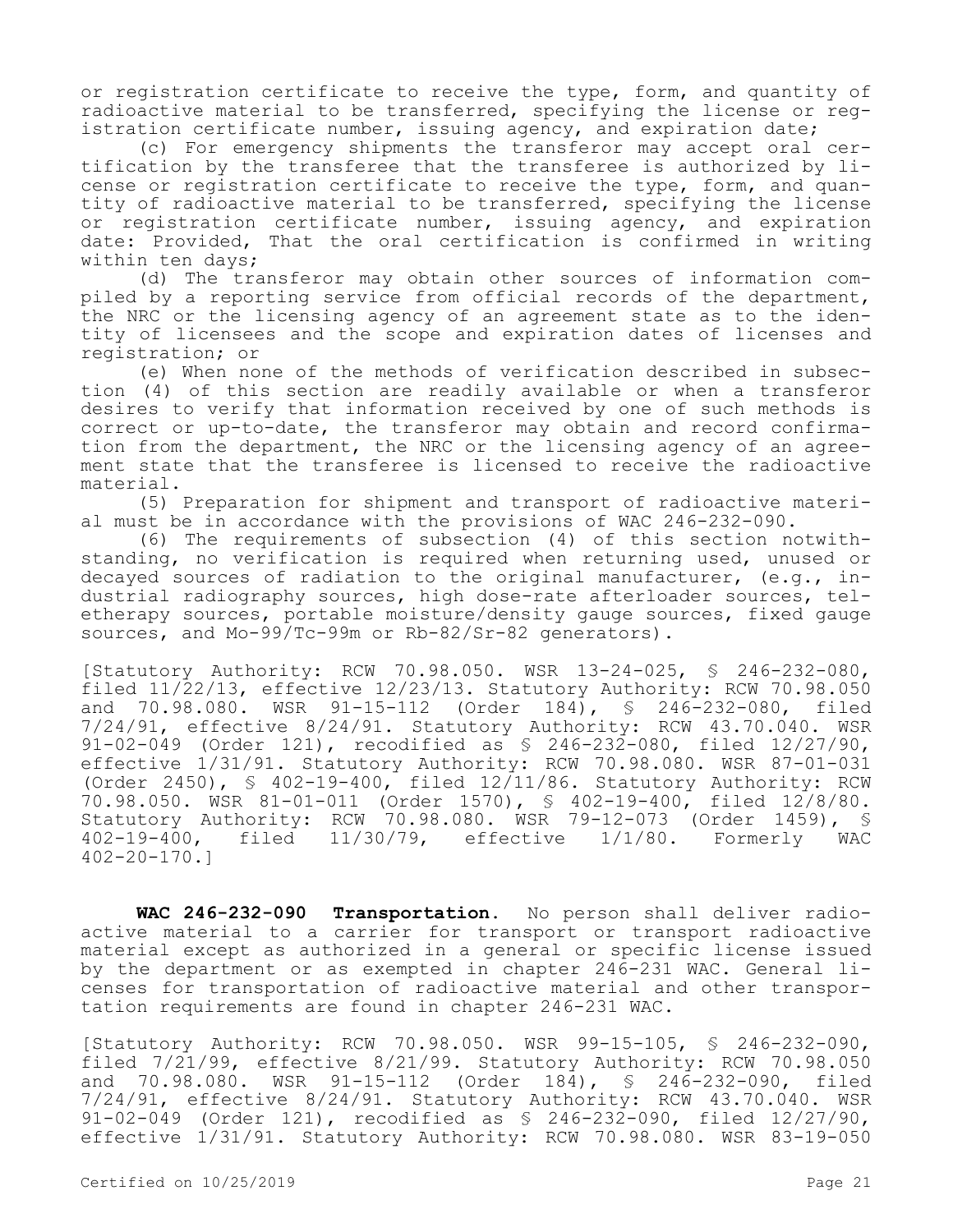(Order 2026), § 402-19-500, filed 9/16/83. Statutory Authority: RCW 70.98.050. WSR 81-01-011 (Order 1570), § 402-19-500, filed 12/8/80. Statutory Authority: RCW 70.98.080. WSR 79-12-073 (Order 1459), § 402-19-500, filed 11/30/79, effective 1/1/80. Formerly WAC 402-20-220.]

**WAC 246-232-120 Schedule B, exempt quantities of radioactive materials.** (See also WAC  $246 - 232 - 010(2)$ .)

| Radioactive Material    | Microcuries |
|-------------------------|-------------|
| Antimony-122 (Sb-122)   | 100         |
| Antimony-124 (Sb-124)   | 10          |
| Antimony-125 (Sb-125)   | 10          |
| Arsenic-73 (As-73)      | 100         |
| Arsenic-74 (As-74)      | 10          |
| Arsenic-76 (As-76)      | 10          |
| Arsenic-77 (As-77)      | 100         |
| Barium-131 (Ba-131)     | 10          |
| Barium-133 (Ba-133)     | 10          |
| Barium-140 (Ba-140)     | 10          |
| Bismuth-210 (Bi-210)    | 1           |
| Bromine-82 (Br-82)      | 10          |
| Cadmium-109 (Cd-109)    | 10          |
| Cadmium-115m (Cd-115m)  | 10          |
| Cadmium-115 (Cd-115)    | 100         |
| Calcium-45 (Ca-45)      | 10          |
| Calcium-47 (Ca-47)      | 10          |
| Carbon-14 $(C-14)$      | 100         |
| Cerium-141 (Ce-141)     | 100         |
| Cerium-143 (Ce-143)     | 100         |
| Cerium-144 (Ce-144)     | 1           |
| Cesium-129 (Cs-129)     | 100         |
| Cesium-131 (Cs-131)     | 1,000       |
| Cesium-134m $(Cs-134m)$ | 100         |
| Cesium-134 (Cs-134)     | 1           |
| Cesium-135 (Cs-135)     | 10          |
| Cesium-136 (Cs-136)     | 10          |
| Cesium-137 (Cs-137)     | 10          |
| Chlorine-36 (Cl-36)     | 10          |
| Chlorine-38 (Cl-38)     | 10          |
| Chromium-51 (Cr-51)     | 1,000       |
| Cobalt-57 (Co-57)       | 100         |
| Cobalt-58m (Co-58m)     | 10          |
| Cobalt-58 (Co-58)       | 10          |
| Cobalt-60 (Co-60)       | 1           |
| Copper-64 (Cu-64)       | 100         |
| Dysprosium-165 (Dy-165) | 10          |
| Dysprosium-166 (Dy-166) | 100         |
| Erbium-169 (Er-169)     | 100         |
|                         |             |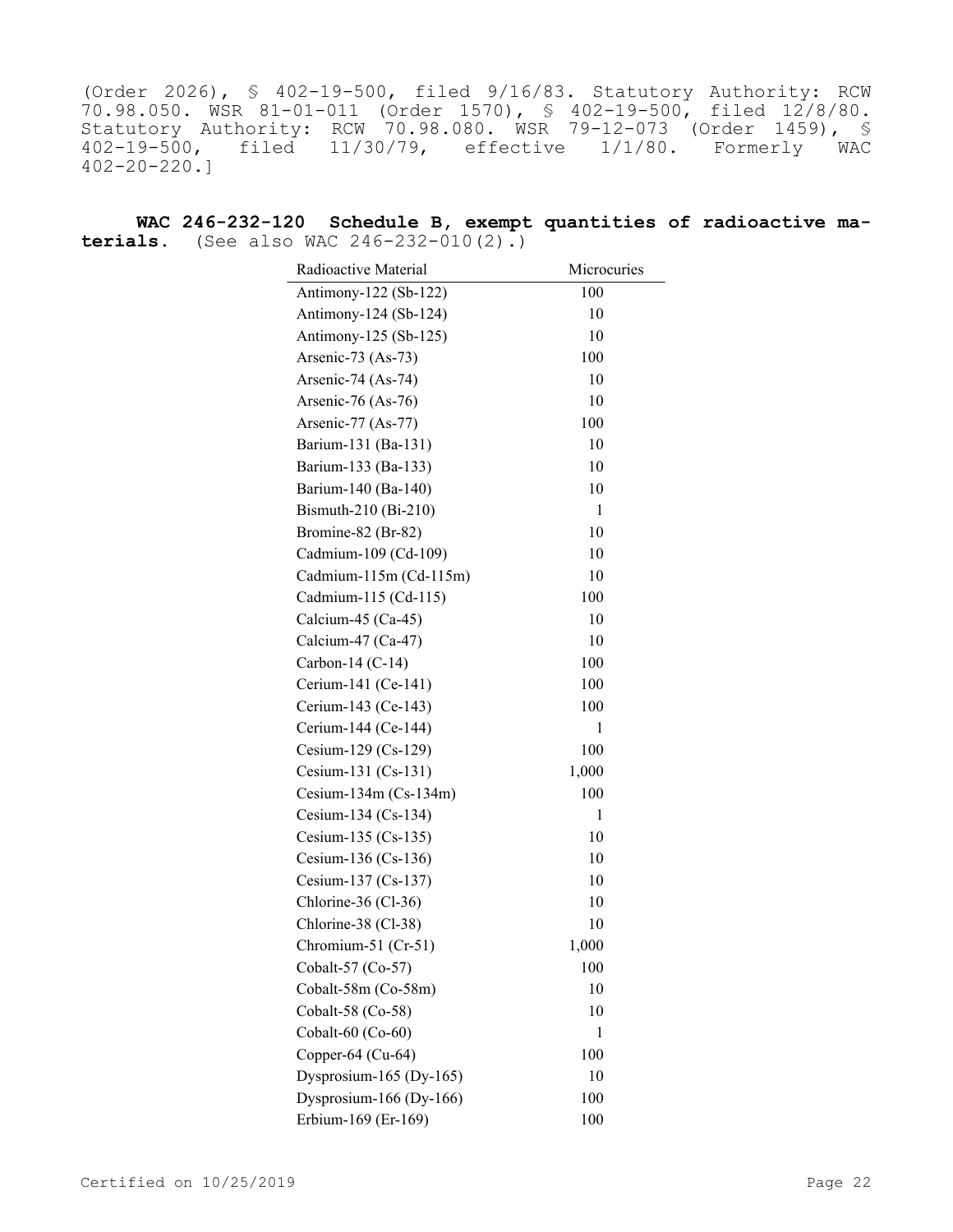| Radioactive Material         | Microcuries |
|------------------------------|-------------|
| Erbium-171 (Er-171)          | 100         |
| Europium-152 (Eu-152) 9.2h   | 100         |
| Europium-152 (Eu-152) 13 yr  | 1           |
| Europium-154 (Eu-154)        | 1           |
| Europium-155 (Eu-155)        | 10          |
| Fluorine-18 (F-18)           | 1,000       |
| Gadolinium-153 (Gd-153)      | 10          |
| Gadolinium-159 (Gd-159)      | 100         |
| Gallium-67 (Ga-67)           | 100         |
| Gallium-72 (Ga-72)           | 10          |
| Germanium-68 (Ge-68)         | 10          |
| Germanium-71 (Ge-71)         | 100         |
| Gold-195 (Au-195)            | 10          |
| Gold-198 (Au-198)            | 100         |
| Gold-199 (Au-199)            | 100         |
| Hafnium-181 (Hf-181)         | 10          |
| Holmium-166 (Ho-166)         | 100         |
| Hydrogen-3 (H-3)             | 1,000       |
| Indium-111 (In-111)          | 100         |
| Indium- $113m$ (In- $113m$ ) | 100         |
| Indium- $114m$ (In- $114m$ ) | 10          |
| Indium- $115m$ (In- $115m$ ) | 100         |
| Indium-115 (In-115)          | 10          |
| Iodine-123 (I-123)           | 100         |
| Iodine-125 (I-125)           | 1           |
| Iodine-126 (I-126)           | 1           |
| Iodine-129 (I-129)           | 0.1         |
| Iodine-131 (I-131)           | 1           |
| Iodine-132 (I-132)           | 10          |
| Iodine-133 (I-133)           | 1           |
| Iodine-134 (I-134)           | 10          |
| Iodine-135 (I-135)           | 10          |
| Iridium-192 (Ir-192)         | 10          |
| Iridium-194 (Ir-194)         | 100         |
| Iron-52 (Fe-52)              | 10          |
| Iron-55 (Fe-55)              | 100         |
| Iron-59 (Fe-59)              | 10          |
| Krypton-85 (Kr-85)           | 100         |
| Krypton-87 (Kr-87)           | 10          |
| Lanthanum-140 (La-140)       | 10          |
| Lutetium-177 (Lu-177)        | 100         |
| Manganese-52 (Mn-52)         | 10          |
| Manganese-54 (Mn-54)         | 10          |
| Manganese-56 (Mn-56)         | 10          |
| Mercury-197m (Hg-197m)       | 100         |
| Mercury-197 (Hg-197)         | 100         |
| Mercury-203 (Hg-203)         | 10          |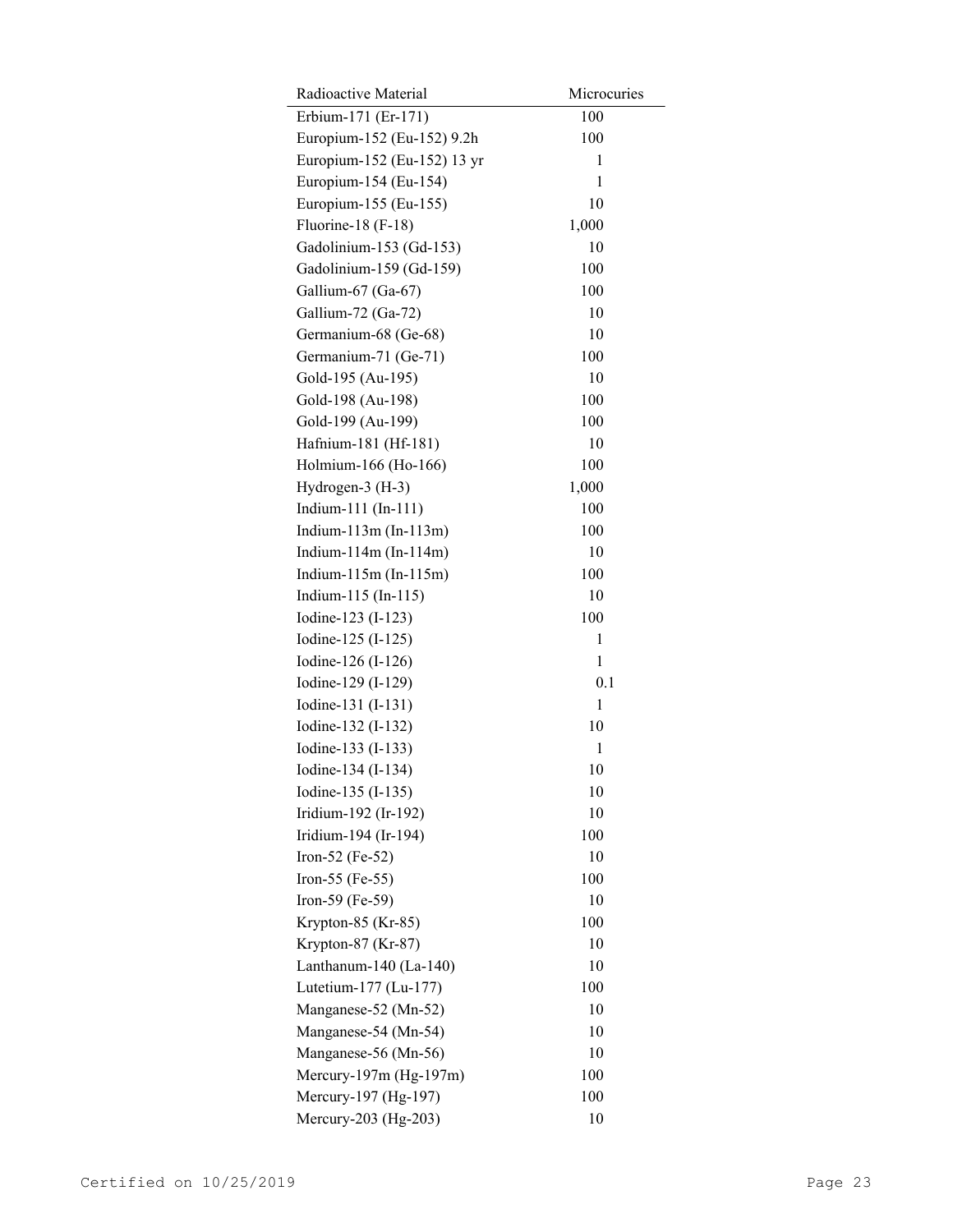| Radioactive Material      | Microcuries |
|---------------------------|-------------|
| Molybdenum-99 (Mo-99)     | 100         |
| Neodymium-147 (And-147)   | 100         |
| Neodymium-149 (And-149)   | 100         |
| Nickel-59 (Ni-59)         | 100         |
| Nickel-63 (Ni-63)         | 10          |
| Nickel-65 (Ni-65)         | 100         |
| Niobium-93m (Nb-93m)      | 10          |
| Niobium-95 (Nb-95)        | 10          |
| Niobium-97 (Nb-97)        | 10          |
| Osmium-185 (So-185)       | 10          |
| Osmium-191m (So-191m)     | 100         |
| Osmium-191 (Os-191)       | 100         |
| Osmium-193 (Os-193)       | 100         |
| Palladium-103 (Pd-103)    | 100         |
| Palladium-109 (Pd-109)    | 100         |
| Phosphorus-32 (P-32)      | 10          |
| Platinum-191 (Pt-191)     | 100         |
| Platinum-193m (Pt-193m)   | 100         |
| Platinum-193 (Pt-193)     | 100         |
| Platinum-197m (Pt-197m)   | 100         |
| Platinum-197 (Pt-197)     | 100         |
| Polonium-210 (Po-210)     | 0.1         |
| Potassium-42 (K-42)       | 10          |
| Potassium-43 (K-43)       | 10          |
| Praseodymium-142 (Pr-142) | 100         |
| Praseodymium-143 (Pr-143) | 100         |
| Promethium-147 (Pm-147)   | 10          |
| Promethium-149 (Pm-149)   | 10          |
| Radium-226 (Ra-226)       | 0.1         |
| Rhenium-186 (Re-186)      | 100         |
| Rhenium-188 (Re-188)      | 100         |
| Rhodium-103m (Rh-103m)    | 100         |
| Rhodium-105 (Rh-105)      | 100         |
| Rubidium-81 (Rb-81)       | 10          |
| Rubidium-86 (Rb-86)       | 10          |
| Rubidium-87 (Rb-87)       | 10          |
| Ruthenium-97 (Ru-97)      | 100         |
| Ruthenium-103 (Ru-103)    | 10          |
| Ruthenium-105 (Ru-105)    | 10          |
| Ruthenium-106 (Ru-106)    | 1           |
| Samarium-151 (Sm-151)     | 10          |
| Samarium-153 (Sm-153)     | 100         |
| Scandium-46 (Sc-46)       | 10          |
| Scandium-47 (Sc-47)       | 100         |
| Scandium-48 (Sc-48)       | 10          |
| Selenium-75 (Se-75)       | 10          |
| Silicon-31 $(Si-31)$      | 100         |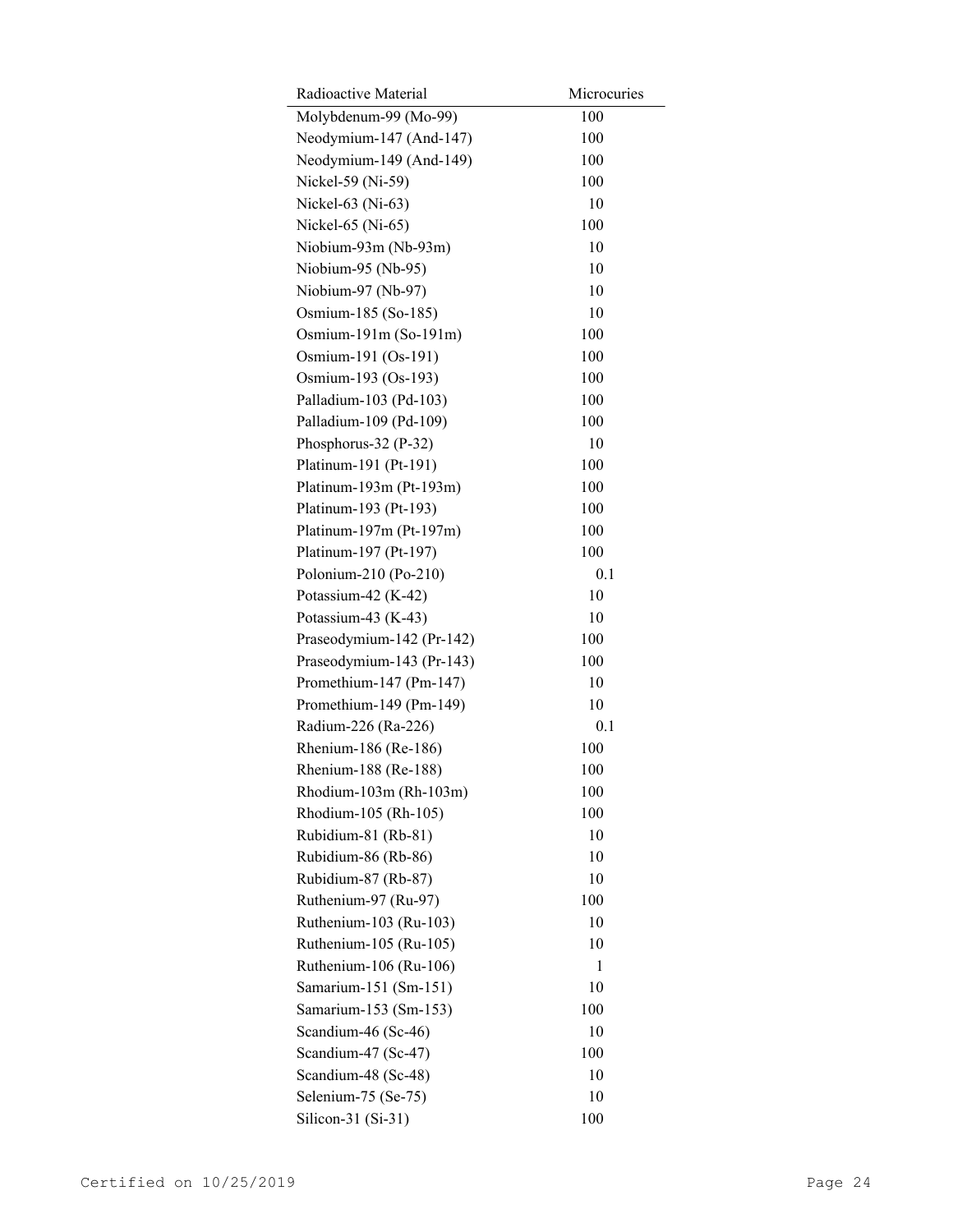| Radioactive Material            | Microcuries |
|---------------------------------|-------------|
| Silver-105 (Ag-105)             | 10          |
| Silver-110 $m(Ag-110m)$         | 1           |
| Silver-111 (Ag-111)             | 100         |
| Sodium-22 (Na-22)               | 10          |
| Sodium-24 (Na-24)               | 10          |
| Strontium-85 (Sr-85)            | 10          |
| Strontium-89 (Sr-89)            | 1           |
| Strontium-90 (Sr-90)            | 0.1         |
| Strontium-91 (Sr-91)            | 10          |
| Strontium-92 (Sr-92)            | 10          |
| Sulphur-35 (S-35)               | 100         |
| Tantalum-182 (Ta-182)           | 10          |
| Technetium-96 (Tc-96)           | 10          |
| Technetium-97m (Tc-97m)         | 100         |
| Technetium-97 (Tc-97)           | 100         |
| Technetium-99m (Tc-99m)         | 100         |
| Technetium-99 (Tc-99)           | 10          |
| Tellurium-125m (Te-125m)        | 10          |
| Tellurium- $127m$ (Te- $127m$ ) | 10          |
| Tellurium-127 (Te-127)          | 100         |
| Tellurium-129m (Te-129m)        | 10          |
| Tellurium-129 (Te-129)          | 100         |
| Tellurium- $131m$ (Te- $131m$ ) | 10          |
| Tellurium-132 (Te-132)          | 10          |
| Terbium-160 (Tb-160)            | 10          |
| Thallium-200 (Tl-200)           | 100         |
| Thallium-201 (Tl-201)           | 100         |
| Thallium-202 (Tl-202)           | 100         |
| Thallium-204 (Tl-204)           | 10          |
| Thulium-170 (Tm-170)            | 10          |
| Thulium-171 (Tm-171)            | 10          |
| $T_{in-113}$ (Sn-113)           | 10          |
| Tin-125 (Sn-125)                | 10          |
| Tungsten-181 (W-181)            | 10          |
| Tungsten-185 (W-185)            | 10          |
| Tungsten-187 (W-187)            | 100         |
| Vanadium-48 (V-48)              | 10          |
| $Xenon-131m (Xe-131m)$          | 1,000       |
| Xenon-133 (Xe-133)              | 100         |
| Xenon-135 (Xe-135)              | 100         |
| Ytterbium-169 (Yb-169)          | 10          |
| Ytterbium-175 (Yb-175)          | 100         |
| Yttrium-87 (Y-87)               | 10          |
| Yttrium-88 (Y-88)               | 10          |
| Yttrium-90 (Y-90)               | 10          |
| Yttrium-91 (Y-91)               | 10          |
| Yttrium-92 (Y-92)               | 100         |
|                                 |             |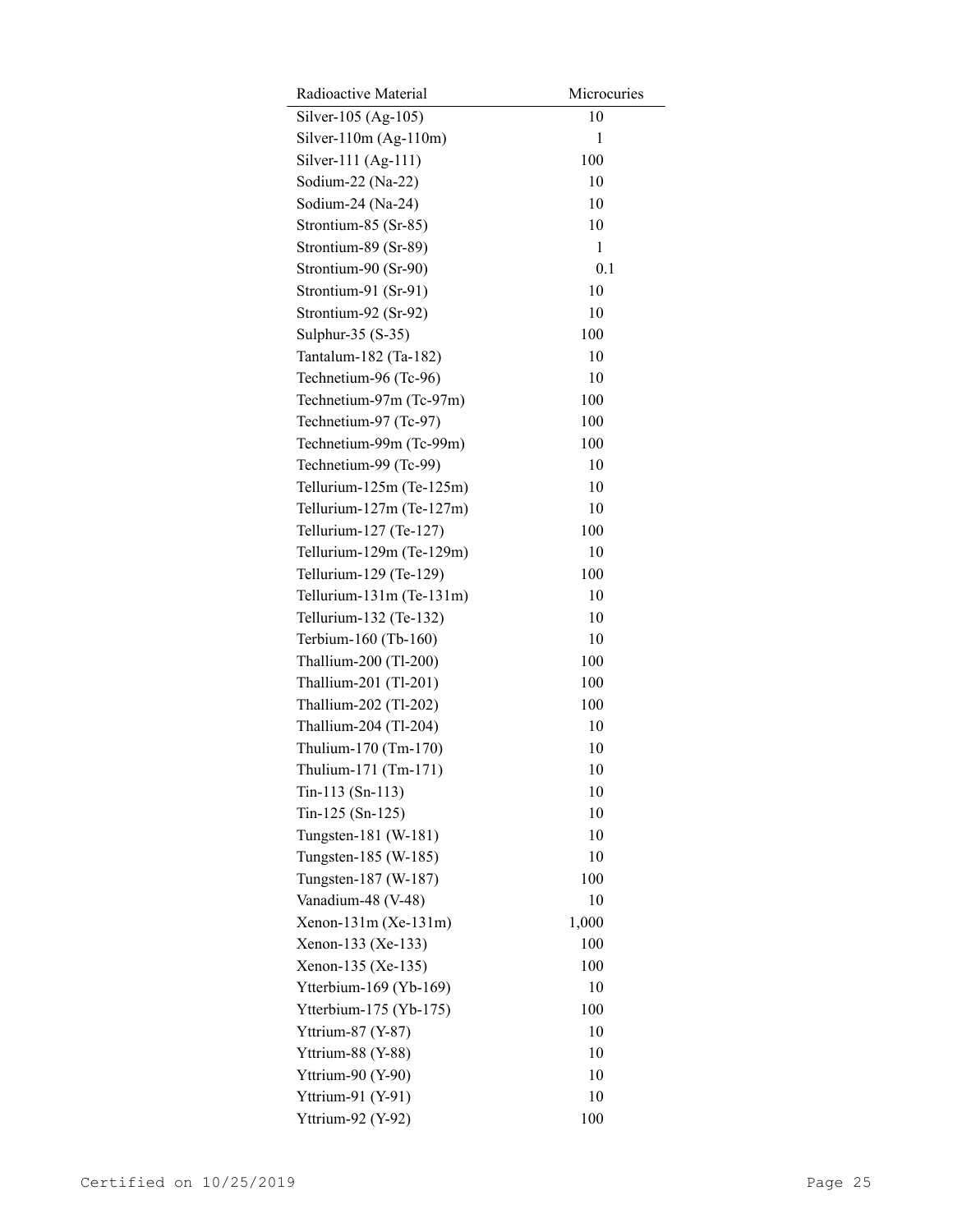| Microcuries |
|-------------|
|             |
|             |
|             |
|             |
|             |
|             |
|             |
|             |
|             |

[Statutory Authority: RCW 70.98.050 and 70.98.110. WSR 16-13-054, § 246-232-120, filed 6/10/16, effective 7/11/16. Statutory Authority: RCW 70.98.050 and 70.98.080. WSR 09-06-003, § 246-232-120, filed 2/18/09, effective 3/21/09. Statutory Authority: RCW 70.98.050. WSR 01-02-068, § 246-232-120, filed 12/29/00, effective 1/29/01. Statutory Authority: RCW 70.98.050 and 70.98.080. WSR 91-15-112 (Order 184), § 246-232-120, filed 7/24/91, effective 8/24/91. Statutory Authority: RCW 43.70.040. WSR 91-02-049 (Order 121), recodified as § 246-232-120, filed 12/27/90, effective 1/31/91. Statutory Authority: RCW 70.98.080. WSR 83-19-050 (Order 2026), § 402-19-550, filed 9/16/83; WSR 79-12-073 (Order 1459), § 402-19-550, filed 11/30/79, effective 1/1/80. Formerly WAC 402-20-240.]

**WAC 246-232-130 Schedule C, exempt concentrations.** (See WAC 246-232-010(1).)

| Element (atomic<br>number) | Radionuclide | Column I<br>Gas<br>concentration<br>$\mu$ Ci/ml <sup>1</sup> | Column <sub>II</sub><br>Liquid<br>and<br>solid<br>concentration<br>$\mu$ Ci/ml <sup>2</sup> |
|----------------------------|--------------|--------------------------------------------------------------|---------------------------------------------------------------------------------------------|
| Antimony (51)              | $Sb-122$     |                                                              | $3x10^{-4}$                                                                                 |
|                            | $Sb-124$     |                                                              | $2x10^{-4}$                                                                                 |
|                            | $Sb-125$     |                                                              | $1 \times 10^{-3}$                                                                          |
| Argon $(18)$               | $Ar-37$      | $1x10^{-3}$                                                  |                                                                                             |
|                            | $Ar-41$      | $4x10^{-7}$                                                  |                                                                                             |
| Arsenic (33)               | $As-73$      |                                                              | $5x10^{-3}$                                                                                 |
|                            | $As-74$      |                                                              | $5x10^{-4}$                                                                                 |
|                            | As- $76$     |                                                              | $2x10^{-4}$                                                                                 |
|                            | $As-77$      |                                                              | $8x10^{-4}$                                                                                 |
| Barium (56)                | Ba-131       |                                                              | $2x10^{-3}$                                                                                 |
|                            | Ba-140       |                                                              | $3x10^{-4}$                                                                                 |
| Beryllium (4)              | $Be-7$       |                                                              | $2x10^{-2}$                                                                                 |
| Bismuth (83)               | $Bi-206$     |                                                              | $4x10^{-4}$                                                                                 |
| Bromine (35)               | $Br-82$      | $4x10^{-7}$                                                  | $3x10^{-3}$                                                                                 |
| Cadmium (48)               | $Cd-109$     |                                                              | $2x10^{-3}$                                                                                 |
|                            | $Cd-115m$    |                                                              | $3x10^{-4}$                                                                                 |
|                            | $Cd-115$     |                                                              | $3x10^{-4}$                                                                                 |
| Calcium (20)               | $Ca-45$      |                                                              | $9x10^{-5}$                                                                                 |
|                            | $Ca-47$      |                                                              | $5x10^{-4}$                                                                                 |
| Carbon $(6)$               | $C-14$       | $1x10^{-6}$                                                  | $8x10^{-3}$                                                                                 |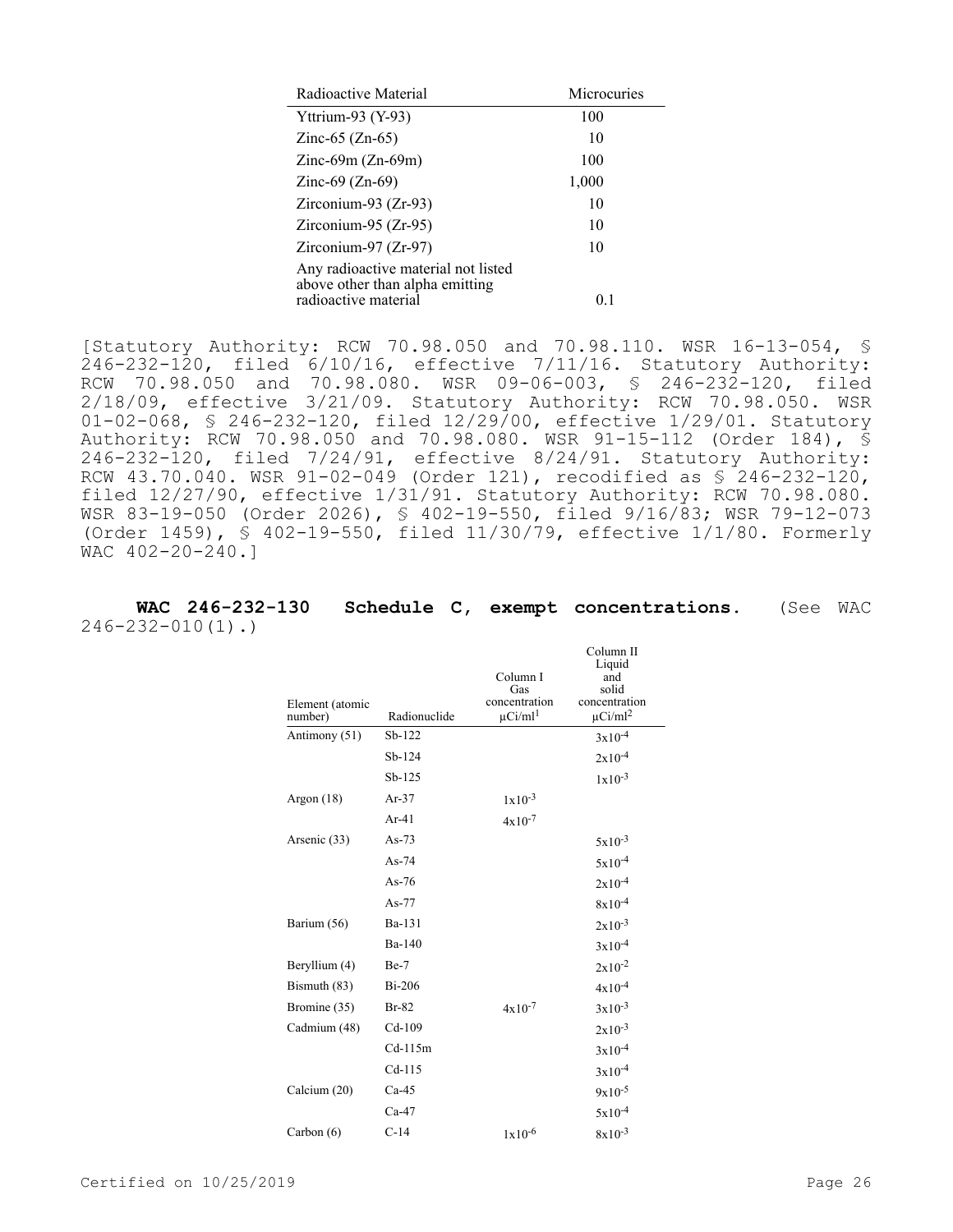|                 |                |                          | Column II<br>Liquid      |
|-----------------|----------------|--------------------------|--------------------------|
|                 |                | Column I                 | and                      |
| Element (atomic |                | Gas<br>concentration     | solid<br>concentration   |
| number)         | Radionuclide   | $\mu$ Ci/ml <sup>1</sup> | $\mu$ Ci/ml <sup>2</sup> |
| Cerium (58)     | $Ce-141$       |                          | $9x10^{-4}$              |
|                 | $Ce-143$       |                          | $4x10^{-4}$              |
|                 | $Ce-144$       |                          | $1x10^{-4}$              |
| Cesium $(55)$   | Cs-131         |                          | $2x10^{-2}$              |
|                 | $Cs-134m$      |                          | $6x10^{-2}$              |
|                 | $Cs-134$       |                          | $9x10^{-5}$              |
| Chlorine (17)   | $Cl-38$        | $9x10^{-7}$              | $4x10^{-3}$              |
| Chromium (24)   | $Cr-51$        |                          | $2x10^{-2}$              |
| Cobalt (27)     | $Co-57$        |                          | $5x10^{-3}$              |
|                 | $Co-58$        |                          | $1x10^{-3}$              |
|                 | $Co-60$        |                          | $5x10^{-4}$              |
| Copper (29)     | $Cu-64$        |                          | $3x10^{-3}$              |
| Dysprosium (66) | Dy-165         |                          | $4x10^{-3}$              |
|                 | Dy-166         |                          | $4x10^{-4}$              |
| Erbium (68)     | $Er-169$       |                          | $9x10^{-4}$              |
|                 | Er-171         |                          | $1x10^{-3}$              |
| Europium (63)   | Eu-152 (9.2 h) |                          | $6x10^{-4}$              |
|                 | Eu-155         |                          | $2x10^{-3}$              |
| Fluorine (9)    | $F-18$         | $2x10^{-6}$              | $8x10^{-3}$              |
| Gadolinium (64) | Gd-153         |                          | $2x10^{-3}$              |
|                 | Gd-159         |                          | $8x10^{-4}$              |
| Gallium (31)    | $Ga-72$        |                          | $4x10^{-4}$              |
| Germanium (32)  | Ge-71          |                          | $2x10^{-2}$              |
| Gold (79)       | Au-196         |                          | $2x10^{-3}$              |
|                 | Au-198         |                          | $5x10^{-4}$              |
|                 | Au-199         |                          | $2x10^{-3}$              |
| Hafnium (72)    | Hf-181         |                          | $7x10^{-4}$              |
| Hydrogen (1)    | H-3            | $5x10^{-6}$              | $3x10^{-2}$              |
| Indium (49)     | $In-113m$      |                          | $1x10^{-2}$              |
|                 | In-114m        |                          | $2x10^{-4}$              |
| Iodine (53)     | $I-125$        | $3x10^{-9}$              | $2x10^{-5}$              |
|                 | $I-126$        | $3x10^{-9}$              | $2x10^{-5}$              |
|                 | $I-131$        | $3x10^{-9}$              | $2x10^{-5}$              |
|                 | $I-132$        | $8x10^{-8}$              | $6x10^{-4}$              |
|                 | $I-133$        | $1x10^{-8}$              | $7x10^{-5}$              |
|                 | I-134          | $2x10^{-7}$              | $1x10^{-3}$              |
| Iridium (77)    | Ir-190         |                          | $2x10^{-3}$              |
|                 | Ir-192         |                          | $4x10^{-4}$              |
|                 | Ir-194         |                          | $3x10^{-4}$              |
| Iron $(26)$     | Fe-55          |                          | $8x10^{-3}$              |
|                 | Fe-59          |                          | $6x10^{-4}$              |
| Krypton (36)    | $Kr-85m$       | $1x10^{-6}$              |                          |
|                 | $Kr-85$        |                          | $3x10^{-6}$              |
| Lanthanum (57)  | La-140         |                          | $2x10^{-4}$              |
| Lead $(82)$     | Pb-203         |                          | $4x10^{-3}$              |
| Lutetium (71)   | Lu-177         |                          | $1x10^{-3}$              |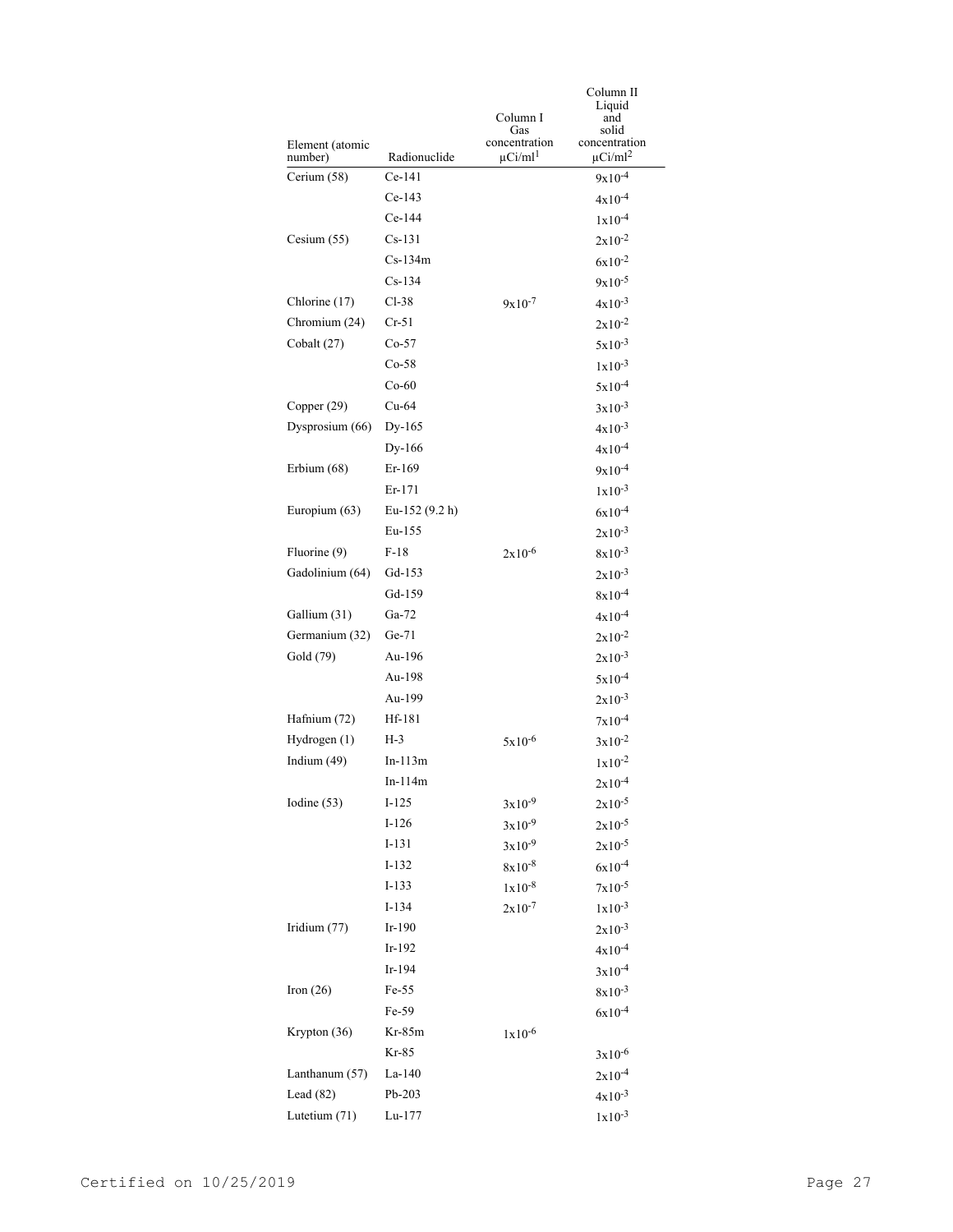|                       |              |                          | Column II                |
|-----------------------|--------------|--------------------------|--------------------------|
|                       |              | Column I                 | Liquid<br>and            |
| Element (atomic       |              | Gas<br>concentration     | solid<br>concentration   |
| number)               | Radionuclide | $\mu$ Ci/ml <sup>1</sup> | $\mu$ Ci/ml <sup>2</sup> |
| Manganese (25)        | $Mn-52$      |                          | $3x10^{-4}$              |
|                       | $Mn-54$      |                          | $1x10^{-3}$              |
|                       | Mn-56        |                          | $1x10^{-3}$              |
| Mercury (80)          | Hg-197m      |                          | $2x10^{-3}$              |
|                       | Hg-197       |                          | $3x10^{-3}$              |
|                       | $Hg-203$     |                          | $2x10^{-4}$              |
| Molybdenum (42) Mo-99 |              |                          | $2x10^{-3}$              |
| Neodymium (60)        | Nd-147       |                          | $6x10^{-4}$              |
|                       | Nd-149       |                          | $3x10^{-3}$              |
| Nickel $(28)$         | $Ni-65$      |                          | $1x10^{-3}$              |
| Niobium (41)          | Nb-95        |                          | $1x10^{-3}$              |
|                       | Nb-97        |                          | $9x10^{-3}$              |
| Osmium $(76)$         | Os-185       |                          | $7x10^{-4}$              |
|                       | $Os-191m$    |                          | $3x10^{-2}$              |
|                       | $Os-191$     |                          | $2x10^{-3}$              |
|                       | $Os-193$     |                          | $6x10^{-4}$              |
| Palladium (46)        | Pd-103       |                          | $3x10^{-3}$              |
|                       | Pd-109       |                          | $9x10^{-4}$              |
| Phosphorus (15)       | $P-32$       |                          | $2x10^{-4}$              |
| Platinum (78)         | Pt-191       |                          | $1x10^{-3}$              |
|                       | Pt-193m      |                          | $1x10^{-2}$              |
|                       | Pt-197m      |                          | $1x10^{-2}$              |
|                       | Pt-197       |                          | $1x10^{-3}$              |
| Potassium (19)        | K-42         |                          | $3x10^{-3}$              |
| Praseodymium          | Pr-142       |                          | $3x10^{-4}$              |
| (59)                  | Pr-143       |                          | $5x10^{-4}$              |
| Promethium (61)       | Pm-147       |                          | $2x10^{-3}$              |
|                       | Pm-149       |                          | $4x10^{-4}$              |
| Radium (88)           | Ra-226       |                          | $1x10^{-7}$              |
|                       | Ra-228       |                          | $3x10^{-7}$              |
| Rhenium (75)          | Re-183       |                          | $6x10^{-3}$              |
|                       | Re-186       |                          | $9x10^{-4}$              |
|                       | Re-188       |                          | $6x10^{-4}$              |
| Rhodium (45)          | Rh-103m      |                          | $1x10^{-1}$              |
|                       | Rh-105       |                          | $1x10^{-3}$              |
| Rubidium (37)         | Rb-86        |                          | $7x10^{-4}$              |
| Ruthenium (44)        | Ru-97        |                          | $4x10^{-3}$              |
|                       | Ru-103       |                          | $8x10^{-4}$              |
|                       | Ru-105       |                          | $1x10^{-3}$              |
|                       | Ru-106       |                          | $1x10^{-4}$              |
| Samarium (62)         | Sm-153       |                          | $8x10^{-4}$              |
| Scandium (21)         | $Sc-46$      |                          | $4x10^{-4}$              |
|                       | $Sc-47$      |                          | $9x10^{-4}$              |
|                       | $Sc-48$      |                          | $3x10^{-4}$              |
| Selenium (34)         | $Se-75$      |                          | $3x10^{-3}$              |
| Silicon (14)          | $Si-31$      |                          | $9x10^{-3}$              |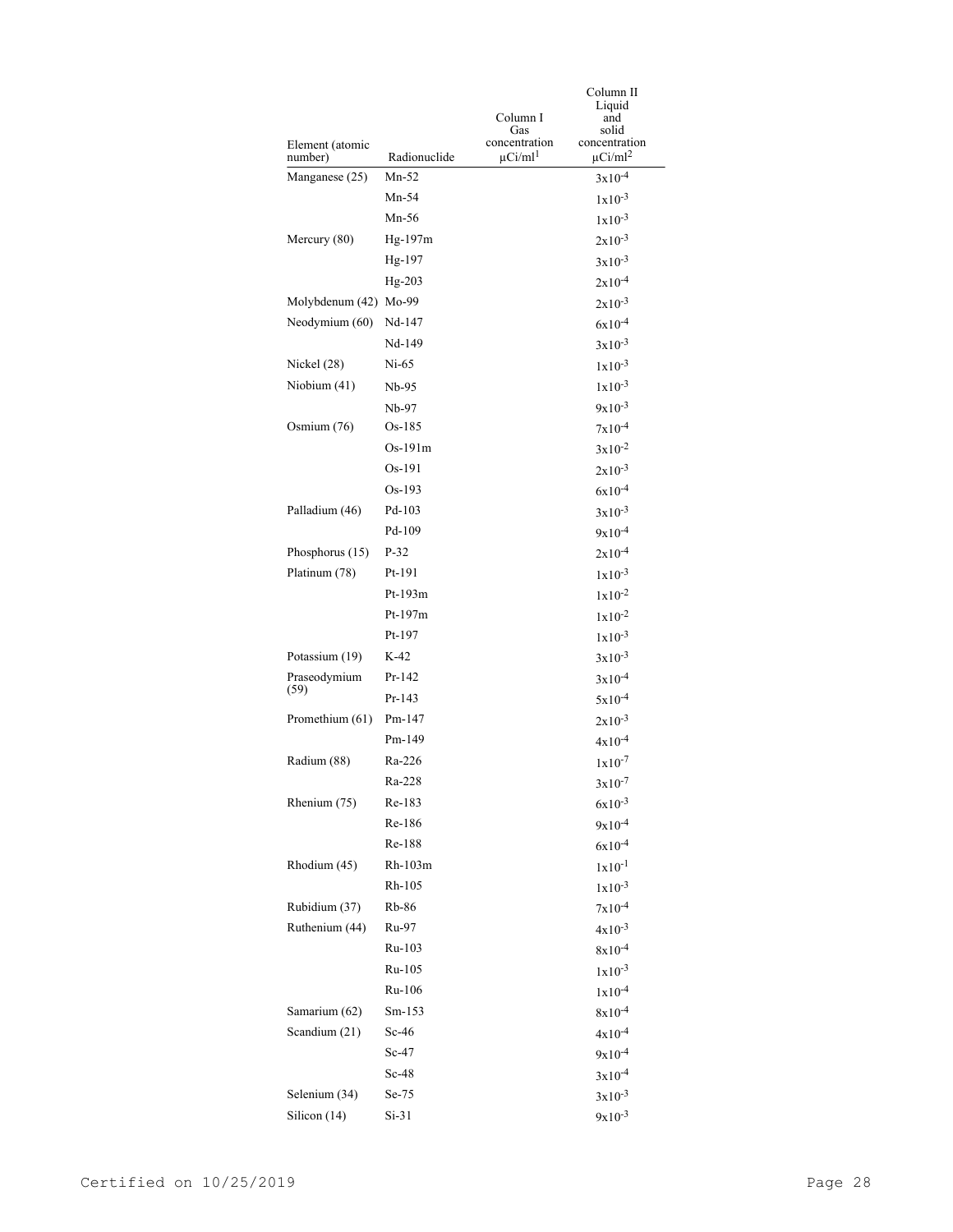|                                           |                                                           |                          | Column II<br>Liquid      |  |
|-------------------------------------------|-----------------------------------------------------------|--------------------------|--------------------------|--|
|                                           |                                                           | Column I                 | and                      |  |
| Element (atomic                           |                                                           | Gas<br>concentration     | solid<br>concentration   |  |
| number)                                   | Radionuclide                                              | $\mu$ Ci/ml <sup>1</sup> | $\mu$ Ci/ml <sup>2</sup> |  |
| Silver (47)                               | Ag- $105$                                                 |                          | $1x10^{-3}$              |  |
|                                           | Ag- $110m$                                                |                          | $3x10^{-4}$              |  |
|                                           | Ag-111                                                    |                          | $4x10^{-4}$              |  |
| Sodium (11)                               | Na-24                                                     |                          | $2x10^{-3}$              |  |
| Strontium (38)                            | $Sr-85$                                                   |                          | $1x10^{-3}$              |  |
|                                           | $Sr-89$                                                   |                          | $1x10^{-4}$              |  |
|                                           | Sr-91                                                     |                          | $7x10^{-4}$              |  |
|                                           | $Sr-92$                                                   |                          | $7x10^{-4}$              |  |
| Sulfur $(16)$                             | $S-35$                                                    | $9x10^{-8}$              | $6x10^{-4}$              |  |
| Tantalum (73)                             | Ta-182                                                    |                          | $4x10^{-4}$              |  |
| Technetium (43)                           | $Tc-96m$                                                  |                          | $1x10^{-1}$              |  |
|                                           | $Tc-96$                                                   |                          | $1x10^{-3}$              |  |
| Tellurium (52)                            | $Te-125m$                                                 |                          | $2x10^{-3}$              |  |
|                                           | $Te-127m$                                                 |                          | $6x10^{-4}$              |  |
|                                           | Te-127                                                    |                          | $3x10^{-3}$              |  |
|                                           | Te-129m                                                   |                          | $3x10^{-4}$              |  |
|                                           | Te-131m                                                   |                          | $6x10^{-4}$              |  |
|                                           | Te-132                                                    |                          | $3x10^{-4}$              |  |
| Terbium (65)                              | Tb-160                                                    |                          | $4x10^{-4}$              |  |
| Thallium (81)                             | Tl-200                                                    |                          | $4x10^{-3}$              |  |
|                                           | Tl-201                                                    |                          | $3x10^{-3}$              |  |
|                                           | Tl-202                                                    |                          | $1x10^{-3}$              |  |
|                                           | Tl-204                                                    |                          | $1x10^{-3}$              |  |
| Thulium (69)                              | $Tm-170$                                                  |                          | $5x10^{-4}$              |  |
|                                           | Tm-171                                                    |                          | $5x10^{-3}$              |  |
| $T_{\text{in}}(50)$                       | $Sn-113$                                                  |                          | $9x10^{-4}$              |  |
|                                           | Sn-125                                                    |                          | $2x10^{-4}$              |  |
| Tungsten                                  | W-181                                                     |                          | $4x10^{-3}$              |  |
| (Wolfram) (74)                            | W-187                                                     |                          | $7x10^{-4}$              |  |
| Vanadium (23)                             | V-48                                                      |                          | $3x10^{-4}$              |  |
| Xenon (54)                                | $Xe-131m$                                                 | $4x10^{-6}$              |                          |  |
|                                           | Xe-133                                                    | $3x10^{-6}$              |                          |  |
|                                           | Xe-135                                                    | $1x10^{-6}$              |                          |  |
| Ytterbium (70)                            | Yb-175                                                    |                          | $1x10^{-3}$              |  |
| Yttrium (39)                              | Y-90                                                      |                          | $2x10^{-4}$              |  |
|                                           | Y-91m                                                     |                          | $3x10^{-2}$              |  |
|                                           | $Y-91$                                                    |                          | $3x10^{-4}$              |  |
|                                           | Y-92                                                      |                          | $6x10^{-4}$              |  |
|                                           | Y-93                                                      |                          | $3x10^{-4}$              |  |
| Zinc $(30)$                               | $Zn-65$                                                   |                          | $1x10^{-3}$              |  |
|                                           | $Zn-69m$                                                  |                          | $7x10^{-4}$              |  |
|                                           | $Zn-69$                                                   |                          | $2x10^{-2}$              |  |
| Zirconium (40)                            | Zr-95                                                     |                          | $6x10^{-4}$              |  |
|                                           | Zr-97                                                     |                          | $2x10^{-4}$              |  |
|                                           | Beta or gamma emitting<br>radioactive material not listed |                          |                          |  |
| above with half-life less than 3<br>years |                                                           | $1x10^{-10}$             | $1x10^{-6}$              |  |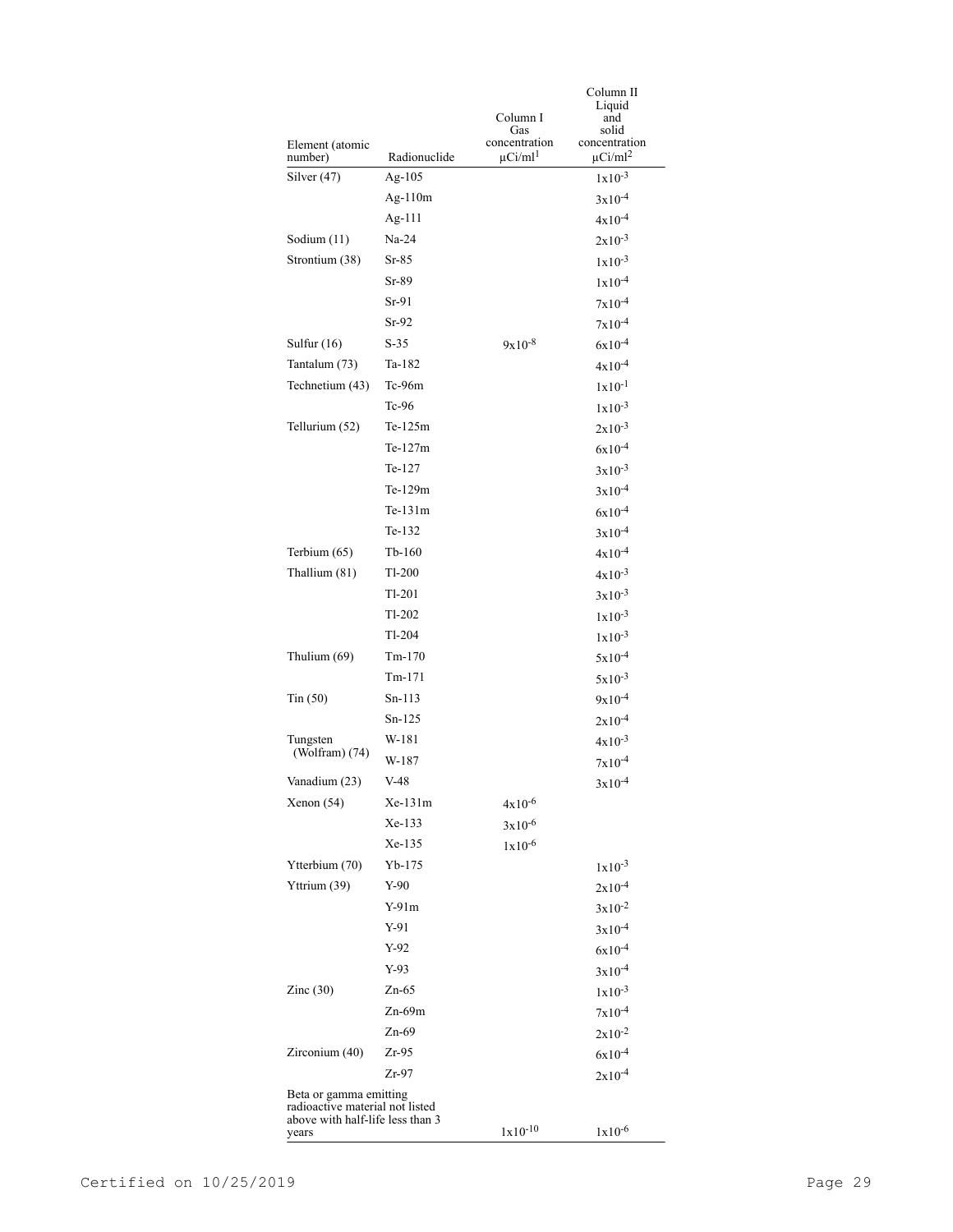| Notes:   | <sup>1</sup> Values are given in Column I only for those materials<br>normally used as gases<br>$2 \mu$ Ci/gm for solids                                                                                                                                                                                                                                                                                                                      |  |  |  |  |
|----------|-----------------------------------------------------------------------------------------------------------------------------------------------------------------------------------------------------------------------------------------------------------------------------------------------------------------------------------------------------------------------------------------------------------------------------------------------|--|--|--|--|
| Note 1:  | Many radionuclides decay into nuclides which are also<br>radioactive. In expressing the concentrations in Schedule C<br>the activity stated is that of the parent nuclide and takes into<br>account the daughters.                                                                                                                                                                                                                            |  |  |  |  |
| Note 2:  | For purposes of WAC 246-232-010(1) where there is<br>involved a combination of nuclides, the limit for the<br>combination should be derived as follows: Determine for<br>each nuclide in the product the ratio between the<br>concentration present in the product and the exempt<br>concentration established in Schedule C for the specific<br>nuclide when not in combination. The sum of such ratios<br>may not exceed "1" (i.e., unity). |  |  |  |  |
| Example: |                                                                                                                                                                                                                                                                                                                                                                                                                                               |  |  |  |  |
|          | Concentration of Nuclide A in Product                                                                                                                                                                                                                                                                                                                                                                                                         |  |  |  |  |
|          | Exempt concentration of Nuclide A                                                                                                                                                                                                                                                                                                                                                                                                             |  |  |  |  |
|          | $^+$                                                                                                                                                                                                                                                                                                                                                                                                                                          |  |  |  |  |
|          | Concentration of Nuclide B in Product                                                                                                                                                                                                                                                                                                                                                                                                         |  |  |  |  |
|          | Exempt concentration of Nuclide B                                                                                                                                                                                                                                                                                                                                                                                                             |  |  |  |  |
|          | $\leq$ 1                                                                                                                                                                                                                                                                                                                                                                                                                                      |  |  |  |  |
| Note 3:  | For the purpose of determining concentration in a product or<br>device, the total quantity of radioactive material present is<br>divided by only that weight or volume of the discrete part or<br>component throughout which the radioactive material is<br>relatively uniformly distributed. If the weight or volume of<br>this part or component cannot be determined then the<br>product or device should be evaluated on the basis of the |  |  |  |  |

[Statutory Authority: RCW 70.98.050 and 70.98.110. WSR 16-13-054, § 246-232-130, filed 6/10/16, effective 7/11/16. Statutory Authority: RCW 70.98.050. WSR 13-24-025, § 246-232-130, filed 11/22/13, effective 12/23/13; WSR 01-02-068, § 246-232-130, filed 12/29/00, effective 1/29/01. Statutory Authority: RCW 70.98.050 and 70.98.080. WSR 91-15-112 (Order 184), § 246-232-130, filed 7/24/91, effective 8/24/91. Statutory Authority: RCW 43.70.040. WSR 91-02-049 (Order 121), recodified as § 246-232-130, filed 12/27/90, effective 1/31/91. Statutory Authority: RCW 70.98.080. WSR 87-01-031 (Order 2450), § 402-19-580, filed 12/11/86; WSR 83-19-050 (Order 2026), § 402-19-580, filed 9/16/83; WSR 79-12-073 (Order 1459), § 402-19-580, filed 11/30/79, effective 1/1/80. Formerly WAC 402-20-250.]

total quantity of radioactive material present.

## **WAC 246-232-140 Schedule D.**

ACCEPTABLE SURFACE CONTAMINATION LEVELS

| <b>NUCLIDES A</b>                                                                     | <b>AVERAGE B C F</b>          | <b>MAXIMUM B D F</b>           | <b>REMOVABLE B E F</b><br><b>WIPE LIMITS</b> |
|---------------------------------------------------------------------------------------|-------------------------------|--------------------------------|----------------------------------------------|
| U-nat, U-235, U-238, and<br>associated decay products                                 | 5,000 dpm/100 cm <sup>2</sup> | 15,000 dpm/100 cm <sup>2</sup> | 1,000 dpm $\alpha$ /100 cm <sup>2</sup>      |
| Transuranics, Ra-226, Ra-228,<br>Th-230, Th-228, Pa-231, Ac-227,<br>$I-125$ , $I-129$ | 100 dpm/100 cm <sup>2</sup>   | 300 dpm/100 cm <sup>2</sup>    | 20 dpm/100 cm <sup>2</sup>                   |
| Th-nat, Th-232, Sr-90, Ra-223,<br>Ra-224, U-232, I-126, I-131,<br>$I-133$             | 1000 dpm/100 cm <sup>2</sup>  | 3000 dpm/100 cm <sup>2</sup>   | 200 dpm/100 cm <sup>2</sup>                  |